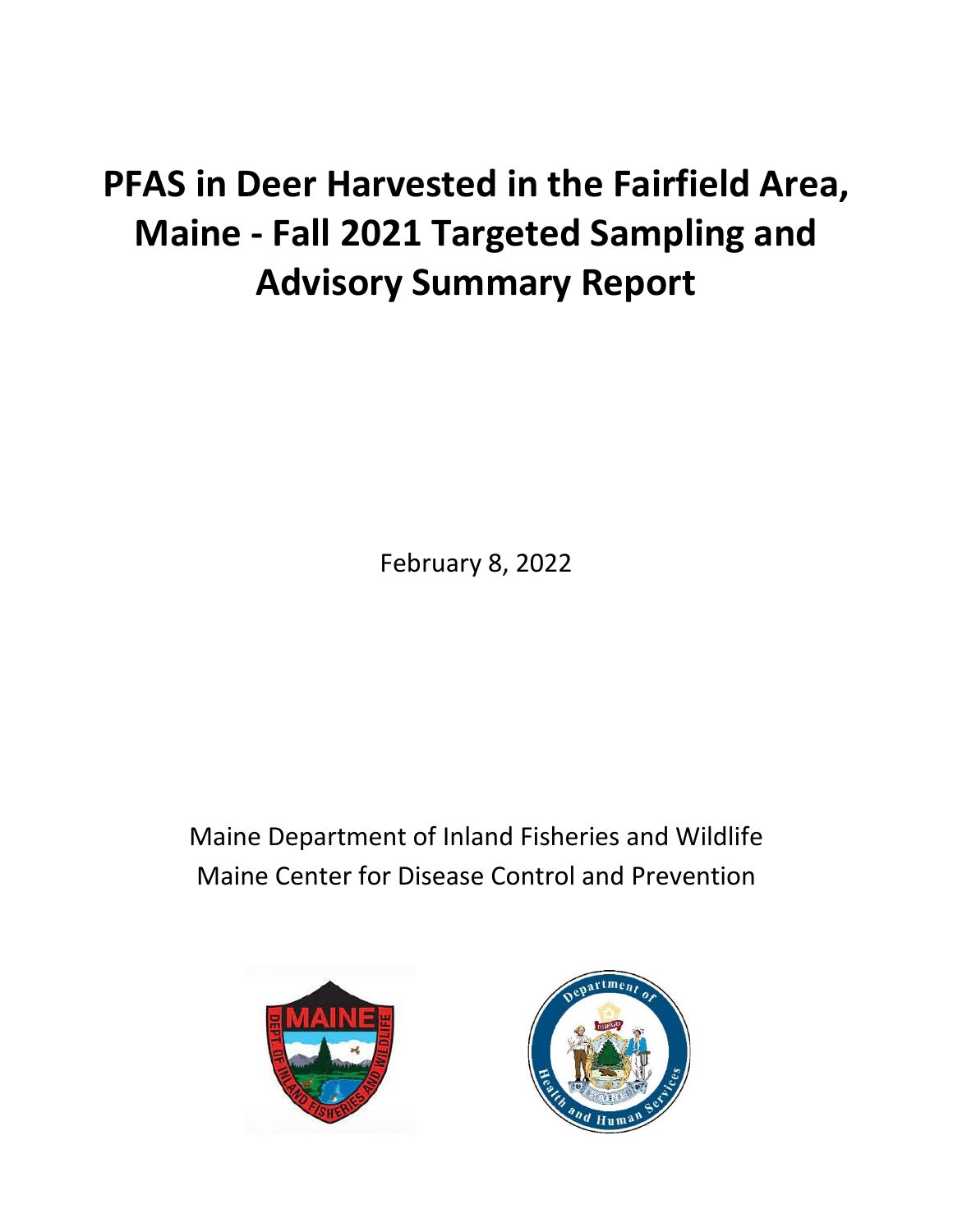## **CONTACT INFORMATION FOR INQUIRES REGARDING THIS REPORT**

## Maine Department of Inland Fisheries and Wildlife Augusta, ME Email: [IFW.PFAS@maine.gov](mailto:IFW.PFAS@maine.gov)

Maine Center for Disease Control and Prevention Augusta, ME Email: [PFAS.MECDC@maine.gov](mailto:PFAS.MECDC@maine.gov)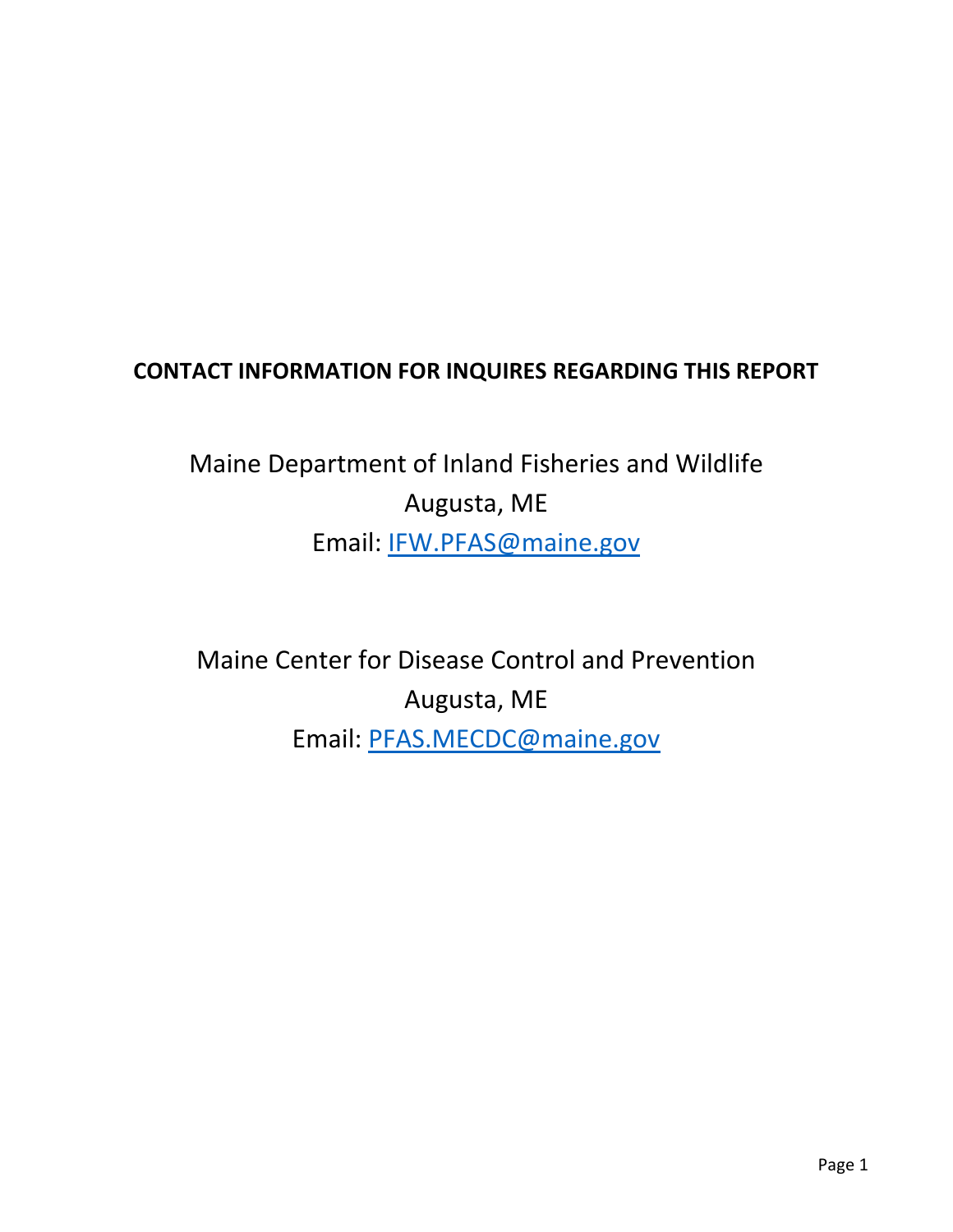## **PFAS in Deer Harvested in the Fairfield Area, Maine - Fall 2021 Targeted Sampling and Advisory Summary Report**

## **Summary**

On November 23, 2021, the Maine Department of Inland Fisheries and Wildlife (MDIFW), in conjunction with the Maine Center for Disease Control and Prevention (Maine CDC), issued a do not eat advisory for deer harvested in the greater Fairfield area due to the detection of elevated levels of per- and polyfluoroalkyl substances (PFAS) in several deer. In October 2021, MDIFW harvested eight deer in close proximity to several farm fields in Fairfield known to have high PFAS levels in soil. Muscle and liver tissues were collected for PFAS analysis. Five out of the eight deer tested were taken in close proximity to a cluster of fields with average soil levels of the PFAS perfluorooctane sulfonate (PFOS) in the 300 to 1,000 nanograms per gram (ng/g dry weight) range, and surface water levels in the 6,000 to 7,000 nanograms per liter (ng/L) range. These five deer had PFOS levels in meat tissue between 37 and 44 nanograms per gram (ng/g wet weight). PFOS levels in these five deer were similar across life stages, a fawn, a yearling, and three adult females. Two of the eight deer harvested in close proximity of farm fields with soil PFOS levels in the 20 to 200 ng/g range had muscle tissue PFOS levels between 3 and 5 ng/g. One of the eight deer collected in close proximity to fields with average soil PFOS levels of 300 to 450 ng/g had muscle tissue PFOS levels of just over 1 ng/g. PFOS was the predominant PFAS detected in the meat tissue samples. PFOS in liver samples from the eight deer were 4- to 51-fold higher than the muscle tissue levels.

Maine CDC followed general U.S. Environmental Protection Agency (EPA) risk assessment methodology to estimate the number of monthly venison meals adults and young children (aged 1 to 6) could consume without exceeding the U.S. Agency for Toxic Substances and Disease Registry (ATSDR) Minimal Risk Level (MRL) for PFOS, and accounting for background exposure to PFOS estimated from typical serum PFOS levels in the U.S. population. Maine CDC determined that consumption of deer meat with PFOS levels in the 40 ng/g range would warrant a recommendation to not eat more than one or two meals in a year for a child and four or five meals in a year for an adult.

MDIFW in consultation with Maine CDC decided to place a do not eat advisory for all deer in the area of the Fairfield sites. The boundaries of the advisory area were set with an abundance of caution given the limited number of deer tested for PFAS, MDIFW findings from deer collaring studies that seasonal migration can extend up to 5 miles, and the use of easily identifiable landmarks. The Fairfield advisory area begins at the Carter Memorial Bridge in Waterville where Route 137 crosses the Kennebec, heads north up the Kennebec River past Waterville and Skowhegan, to the Eugene Cole Bridge in Norridgewock (Route 8 and 201A), then south from Norridgewock along Route 8 into Smithfield to the intersection of Routes 8 and 137, then south on Route 137 until it crosses the Kennebec River on the Carter Memorial Bridge. The advisory area encompasses multiple farm fields that have been determined to contain elevated levels of PFOS and other PFAS in soil from the spreading of municipal and/or industrial sludge for fertilizer that contained PFAS or manure from animals known to be exposed to PFAS.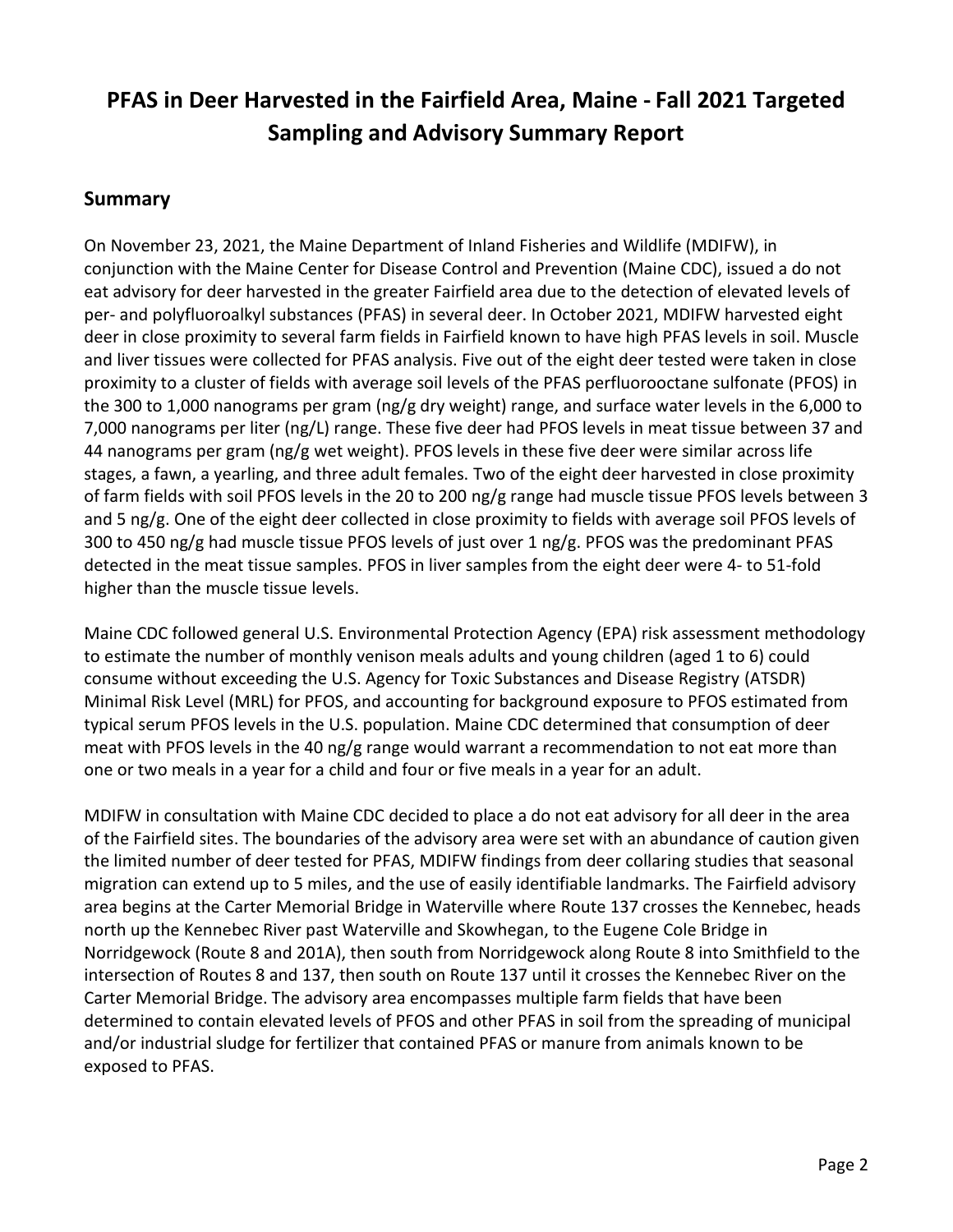Hunters who already harvested a deer in the area were advised not to eat any meat from the harvested deer and to dispose of the meat and any remaining carcass in their trash or landfill. Followup testing of deer is planned.

## **Background on PFAS Contamination in Fairfield, Maine**

An investigation into the presence of PFAS in the Fairfield area began after the Maine Department of Agriculture, Conservation and Forestry (DACF) detected PFOS in milk samples collected at local dairy farm before the milk entered the commercial market. The measured PFOS levels in milk at this farm were greater than 20,000 ng/L which were nearly 100 times higher than the DACF's PFOS milk action level of 210 ng/L developed by the Maine CDC in 2017 (MECDC 2017). Subsequent testing of soil and grass by the Maine Department of Environmental Protection (DEP) revealed that the primary PFOS exposure pathway to the cows at this farm was hay and corn grown at the farm in fields with PFOScontaminated soil. In response to this finding, DEP began testing for PFAS in soil at farms in the Fairfield area which had known histories of application of residual waste materials. As of November 2021, DEP had sampled soil from over 90 individual farm fields in the Fairfield area and surrounding towns of Oakland, Benton, and Unity Township<sup>1</sup>. Figure 1 and Figure 2 summarize average soil PFOS levels in tested farm fields in the Fairfield area and several surface waters. Field averages ranged from less than 10 ng/g to a high of 1,080 ng/g on a dry weight basis.

Figure 1. Range of PFOS soil levels (ng/g, dry weight) for groups of tested farm field parcels.



| Field          | <b>PFOS Soil Level Range</b><br>(ng/g dry weight) |
|----------------|---------------------------------------------------|
| A              | $395 - 649$                                       |
| B              | $5 - 8$                                           |
| C              | $3 - 232$                                         |
| D              | $1 - 92$                                          |
| E              | $285 - 571$                                       |
| F              | 553 - 1080                                        |
| G              | $3 - 311$                                         |
| H              | 31                                                |
| ī              | $16 - 150$                                        |
| $\mathbf{I}$   | $337 - 451$                                       |
| K              | $16 - 150$                                        |
| L              | $14 - 181$                                        |
| M              | $1 - 14$                                          |
| N              | 25                                                |
| $\overline{O}$ | $2 - 13$                                          |
| P              | 7                                                 |

<sup>&</sup>lt;sup>1</sup> Maine DEP Fairfield PFAS investigation - <https://www1.maine.gov/dep/spills/topics/pfas/fairfield/index.html>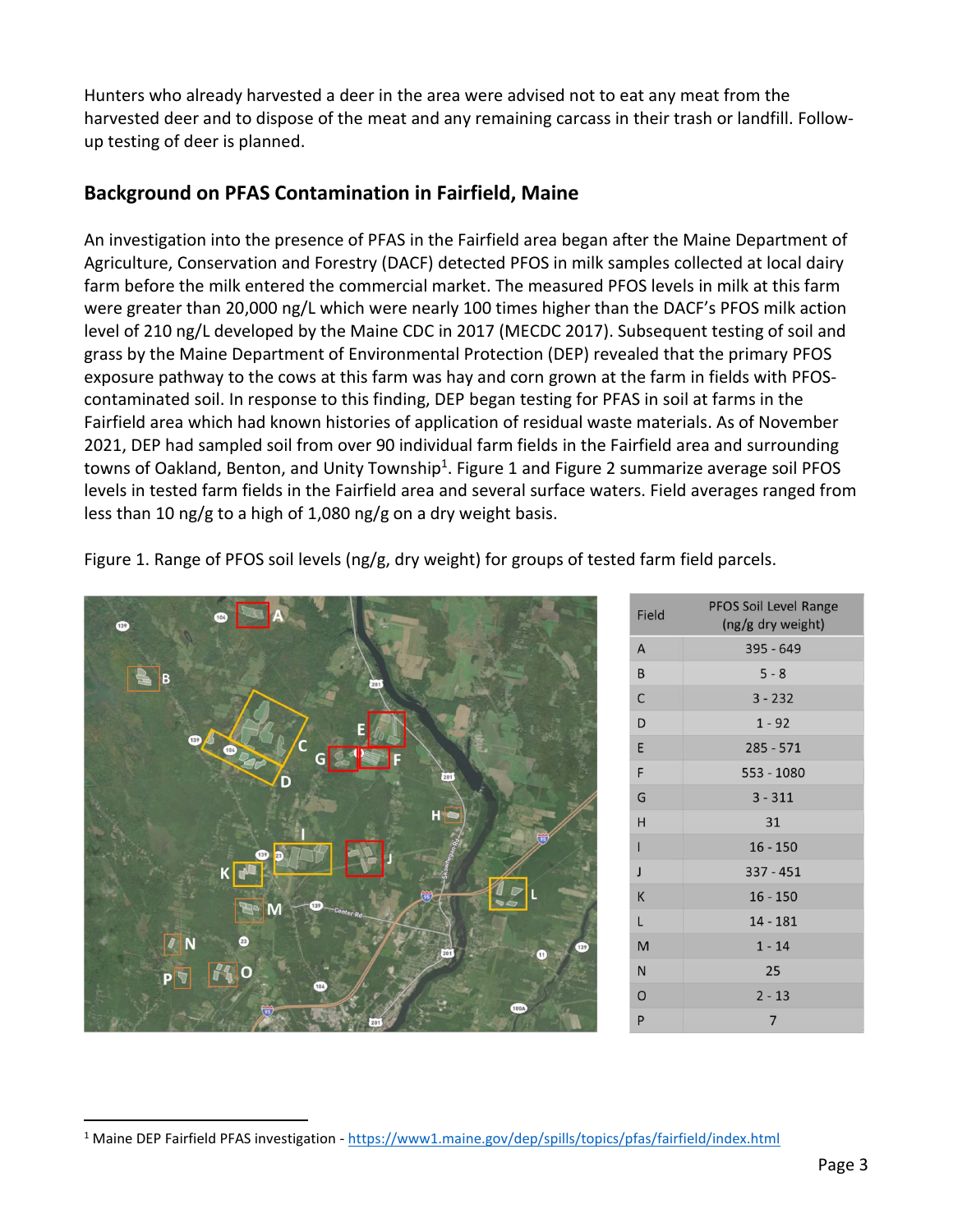After detecting high PFOS levels in soil from farm fields, several surface waters on or near the impacted farm fields were sampled for PFAS. DEP tested two small ponds located directly on PFAS-impacted farm fields, a small stream running through impacted fields and waters from this stream further downstream, and two larger ponds adjacent to PFAS-impacted fields that were historically stocked with brook trout as a "put and take" fishery (Figure 2). Surface water concentrations in the two ponds in the farm fields were measured at 6,390 and 7,330 ng/L. PFOS levels in a brook that borders impacted fields were measured at 128 ng/L near the fields and 394 ng/L further downstream. Two ponds located adjacent to fields with a history of land application of residual waste materials, referred to as the Police Athletic League or PAL Ponds, had PFOS concentrations of 2,410 ng/L in the smaller pond and 832 ng/L in the larger pond.



Figure 2. PFOS levels in sampled surface waters (ng/L).

Sampling conducted by Maine CDC and DEP have shown that the PFAS present in the soil are taken up by plants such as grasses and corn growing in fields with high PFOS soil levels. Dairy cows consuming fodder grown on these soils had elevated levels of PFOS in their milk. The findings of PFAS contamination in soils, plants, surface water, and livestock have prompted concerns surrounding the hunting and consumption of deer in the area that may feed on these fields. In response to concerns from area hunters as well as the recent publications of deer consumption advisories by other states due to elevated PFOS levels in both deer muscle and liver tissue, MDIFW conducted a preliminary, targeted sampling of deer in the Fairfield area in the fall of 2021.

## **Fairfield Area Deer Sampling and Tissue Collection**

In October 2021, eight deer were harvested in the Fairfield, Maine area by the US Department of Agriculture (USDA) Animal and Plant Health Inspection Service (APHIS) and MDIFW, and tissue samples were collected for PFAS testing. Fields in the Fairfield area were chosen for targeted sampling of deer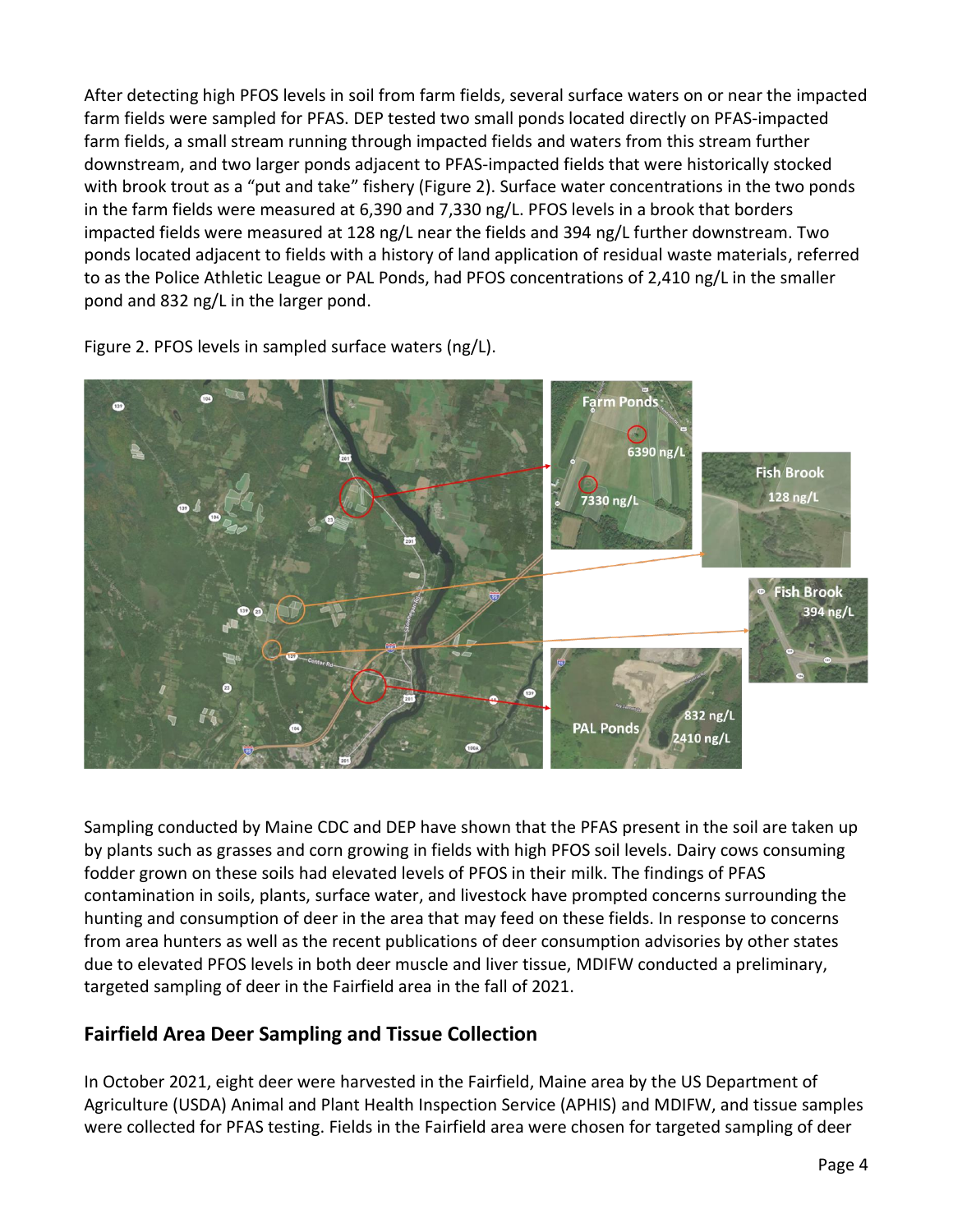to be reflective of fields with some of the highest soil PFOS levels (Figure 3). Five of the eight deer were collected in the Ohio Hill Road area in close proximity to fields with among the highest soil and surface water PFOS levels. These fields are a mixture of hay fields (some harvested, some fallow) and corn fields. Two deer were collected from the area between the Green and Middle Roads in close proximity to farm fields currently used to grow corn. One deer was collected near the upper Howe Road area in a field behind a home. This location is near to impacted farm fields previously used to grow corn but have laid fallow for the past year.

Figure 3. Locations where deer were collected relative to fields known to have elevated soil PFOS levels as shown in Figure 1.



Landowners of fields with high levels of PFAS soil contamination were contacted by MDIFW biologists, and permissions were obtained to harvest deer for sampling around these fields. APHIS sharpshooters in trucks drove roads after dark near fields where permission had been arranged, and spotlights and night vision were used to locate deer. Deer were harvested by APHIS sharpshooters on or near contaminated fields, and noise suppression was used to limit disturbance. Two nights were spent sampling in the area, and one adult male, four adult females, two yearling females, and one fawn female were collected for testing. Data collected with each animal included date and time of kill, a general description and UTM coordinates at kill location, deer ID, sex, and age-class.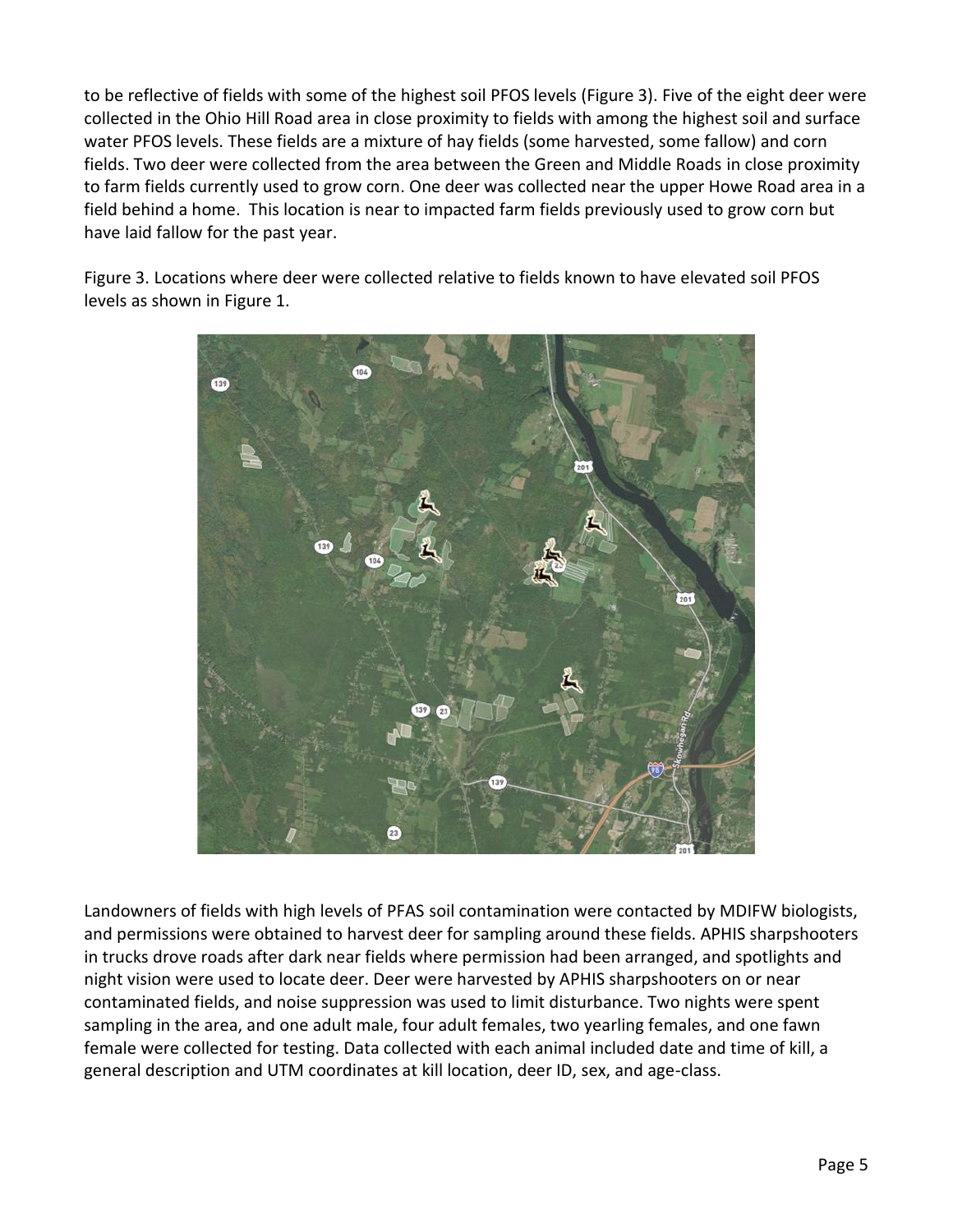After a deer was harvested, it was transported to a central location where MDIFW staff were available to field dress the deer and collect tissue samples. Participating staff were provided with and adhered to DEP field sample collection guidelines to avoid cross-contamination<sup>2</sup>. At the central processing location, deer were opened to expose the internal organs, and a 200 g sample of liver tissue was taken by a MDIFW biologist wearing nitrile gloves and using a stainless-steel scalpel blade. After field dressing was completed, the MDIFW biologist on-site then collected a 200 g muscle tissue sample from the tenderloin area using the same collection methods as with the liver tissue. Nitrile gloves and stainless-steel scalpel blades were changed between collection of each tissue sample, and other instruments were washed with Liquinox and rinsed with PFAS-free water between samples. Tissue samples were double bagged in Ziploc brand bags and labeled with a sample ID and tissue type. All tissue samples were stored on bagged ice in a Styrofoam cooler until they could be sent to the laboratory for PFAS analysis. Information was added to field data sheets indicating sample type and name of staff collecting samples. Incisor teeth were collected for aging by cementum annuli.

## **PFAS Deer Tissue Analysis**

Tissue samples were shipped to Battelle Laboratory in Massachusetts to be tested for a suite of 18 PFAS chemicals (Appendix 1) by liquid chromatography tandem mass spectrometry (LC-MS/MS) compliant with Department of Defense QSM 5.3 Table B-15<sup>3</sup>. Samples were homogenized by the laboratory prior to extraction and analysis. PFAS were measured by LC-MS/MS in the multiple reaction monitoring (MRM) on a Sciex 5500 (AC) LC-MS/MS. Target PFAS were quantified using the isotope dilution method. From the muscle and liver homogenate of one deer, a matrix spike and a matrix spike duplicate were obtained as QC samples. Method limits of quantitation ranged from 0.4 to 0.5 ng/g.

## **Fairfield Area Deer Tissue Results**

Only two PFAS were detected in muscle samples from deer, PFOS and PFDA. PFOS was detected in all eight deer (Table 1) and was the predominant PFAS present. PFDA was detected in deer muscle from seven of the eight deer, and always at far lower levels than PFOS. PFOS was detected in all liver tissue samples generally at levels 4 to 50-fold higher than muscle levels. Other PFAS detected in deer liver tissue include PFDA (all eight deer), PFUnA (seven of eight deer), PFNA (seven of eight deer), and PFDoA (six of eight deer). PFAS other than PFOS represented a small percentage of total PFAS in these tissues as compared to PFOS (see Appendix 2). There was no evidence of an age dependency on PFOS levels based on results from a fawn, two yearlings, and two adult female deer all collected in fields along Ohio Hill Road (Table 1). PFOS levels were also fairly similar for a fawn and doe family pair (animals 186998 and 186999 in Table 1).

<sup>2</sup> [https://www.maine.gov/dep/spills/publications/sops/documents/SOP-RWM-DR-014-Sampling-Analysis-Plan-](https://www.maine.gov/dep/spills/publications/sops/documents/SOP-RWM-DR-014-Sampling-Analysis-Plan-Development-Addendum-A-PFAS-Requirements-04082020.pdf)[Development-Addendum-A-PFAS-Requirements-04082020.pdf](https://www.maine.gov/dep/spills/publications/sops/documents/SOP-RWM-DR-014-Sampling-Analysis-Plan-Development-Addendum-A-PFAS-Requirements-04082020.pdf)

<sup>3</sup> <https://denix.osd.mil/edqw/documents/manuals/qsm-version-5-3-final/>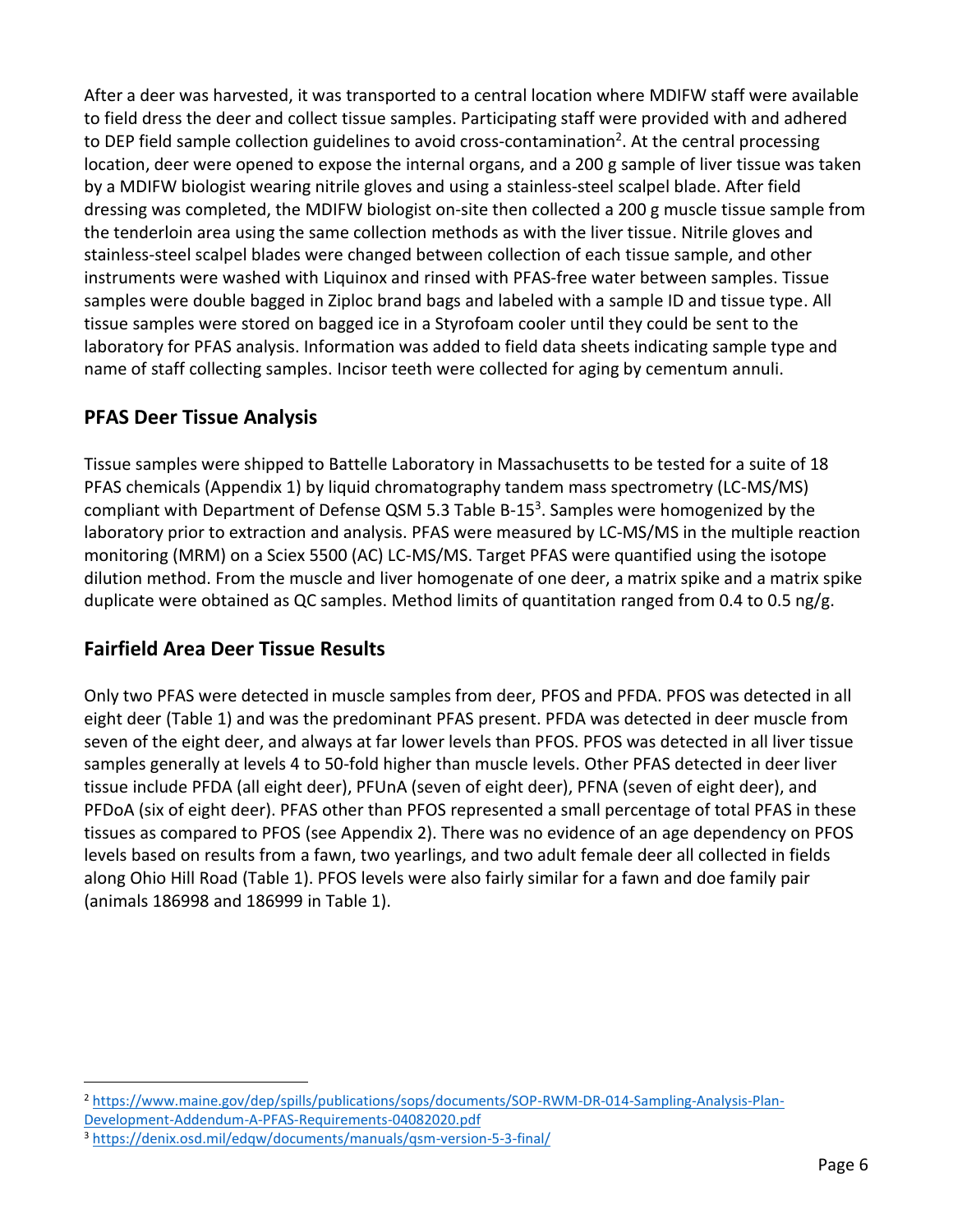Table 1. Results of PFOS sampling in deer muscle and liver tissue.

| Sample ID    | Location     | Age, Sex         | <b>PFOS Muscle</b><br>Tissue Result<br>(ng/g wet) | <b>PFOS Liver</b><br><b>Tissue Result</b><br>$(ng/g$ wet) |
|--------------|--------------|------------------|---------------------------------------------------|-----------------------------------------------------------|
| 186996       | Middle Rd    | Adult, Male      | 1.4                                               | 5.5                                                       |
| 186995       | Middle Rd    | Adult, Female    | 5.0                                               | 22.3                                                      |
| 186993       | Howe Rd      | Yearling, Female | 3.4                                               | 177                                                       |
| 187000       | Ohio Hill Rd | Yearling, Female | 36.9                                              | 786                                                       |
| 186997       | Ohio Hill Rd | Adult, Female    | 39.9                                              | 700                                                       |
| 186999*      | Ohio Hill Rd | Fawn, Female     | 40.6                                              | 690                                                       |
| 186944       | Ohio Hill Rd | Adult, Female    | 42.5                                              | 809                                                       |
| 186998*      | Ohio Hill Rd | Adult, Female    | 43.5                                              | 624                                                       |
| 金 ロー・パー・エンジン |              |                  |                                                   |                                                           |

\* Family pair

## **Assessment of the Need for a PFOS Consumption Advisory**

To assess the need for a deer-specific consumption advisory, Maine CDC developed population-specific (i.e., children and adults) risk calculations using the measured PFOS concentrations in muscle tissue following standard EPA risk assessment methods. Maine CDC used a slightly modified version of EPA's equation for the calculation of daily consumption limits in grams per day (USEPA 2000). Maine CDC modified this equation by converting grams to meals using an assumed venison meal size (see below) and months to days. The general equation used to determine the number of venison meals is:

$$
CR \ (meals/month) = \frac{RfD \ (ng/kg/day) \times BW \ (kg) \times 30.4 \ (days/month)}{Mean \ size \ (g/mcal) \times C_D \ (ng/g)} \times RSC \qquad (Equation 1)
$$

Equation 1 calculates a consumption rate (CR), which is the maximum allowable venison consumption rate, expressed in meals per month. In Equation 1, the reference dose (RfD), measured in nanograms of PFOS per kg of body weight per day, is a toxicity value that provides an estimate of daily PFOS exposure below which there is likely to be minimal risk of any deleterious health effects. Body weight (BW) is a population-specific term that accounts for the body weight of the population of interest (i.e., young children or adults). Multiplying the RfD by BW results in a population specific daily PFOS exposure estimate. In the denominator of Equation 1, meal size is another population-specific term that accounts for the estimated venison meal size for either children or adults. The population-specific venison meal size is multiplied by the measured PFOS concentration in deer muscle tissue  $(C_D)$ , which gives an estimated PFOS concentration per venison meal. The Relative Source Contribution (RSC) term in Equation 1 is a value used to account for additional background sources of PFOS to help ensure that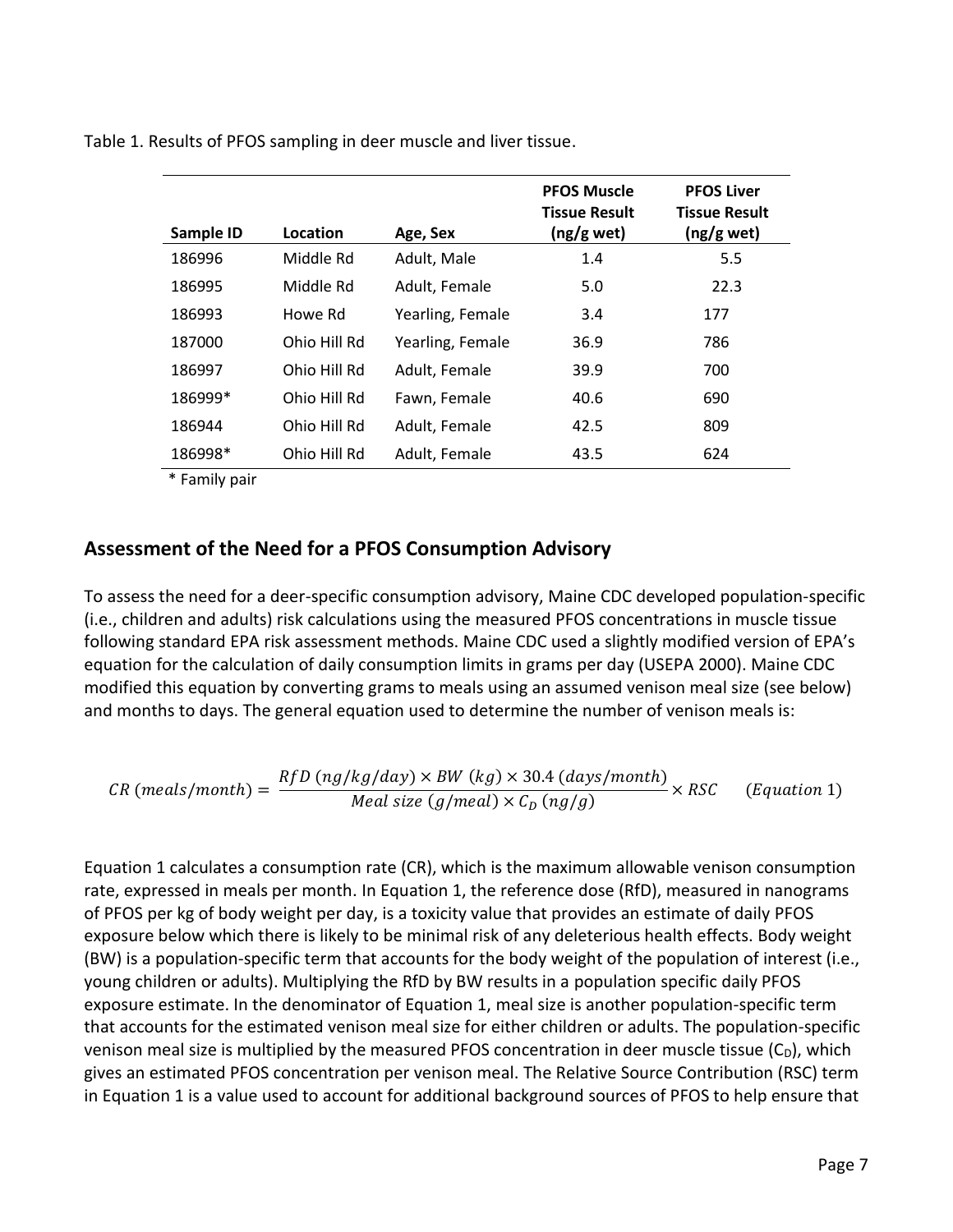the daily dose of PFOS from deer and other sources combined does not exceed the RfD. Specific values for the RfD, BW, meal size, and RSC, and the basis for their selection, are listed below in Table 2 and discussed in further detail in Appendix 3.

| <b>Equation Parameter</b>                    | Input<br><b>Values for</b><br><b>Adults</b> | Input<br><b>Values for</b><br>Children | <b>Units</b> | Source                             |
|----------------------------------------------|---------------------------------------------|----------------------------------------|--------------|------------------------------------|
| Reference Dose (RfD)                         | 2                                           | 2                                      | ng/kg/day    | ATSDR MRL (2021)                   |
| Body Weight (BW)                             | 80                                          | 15                                     | kg           | <b>USEPA (2011)</b>                |
| Meal Size                                    | 8(227)                                      | 3(85)                                  | oz(g)        | Maine CDC (2020)                   |
| <b>Relative Source</b><br>Contribution (RSC) | 0.7                                         | 0.7                                    | Unitless     | NHANES (2017-2018)<br>Serum Levels |

Table 2. Inputs for consumption rate calculations in Equation 1.

## **Meal Frequency Estimates for Fairfield Deer**

#### **Muscle Tissue**

Using Equation 1, Maine CDC developed population-specific meal frequency estimates using the PFOS tissue levels detected in the eight deer sampled in the Fairfield area. Those estimates are presented below in Table 3 as the number of venison meals per month a child or adult can consume without exceeding the 2 ng/kg/day PFOS RfD.

Table 3. Meal frequency (meals/month) estimates for deer muscle tissue.

|           |              |                  | <b>PFOS Muscle</b><br><b>Tissue</b> | <b>Child</b>       | <b>Adult</b>       |
|-----------|--------------|------------------|-------------------------------------|--------------------|--------------------|
| Sample ID | Location     | Age Class, Sex   | (ng/g wet)                          | (Meals/Month)      | (Meals/Month)      |
| 186996    | Middle Rd    | Adult, Male      | 1.4                                 | 5                  | 10                 |
| 186995    | Middle Rd    | Adult, Female    | 5.0                                 | 2                  | 3                  |
| 186993    | Howe Rd      | Yearling, Female | 3.4                                 | 2                  | 4                  |
| 187000    | Ohio Hill Rd | Yearling, Female | 36.9                                | $<$ 1 (2 per year) | $<$ 1 (5 per year) |
| 186997    | Ohio Hill Rd | Adult, Female    | 39.9                                | $<$ 1 (2 per year) | $<$ 1 (4 per year) |
| 186999    | Ohio Hill Rd | Fawn, Female     | 40.6                                | $<$ 1 (2 per year) | $<$ 1 (4 per year) |
| 186944    | Ohio Hill Rd | Adult, Female    | 42.5                                | $<$ 1 (2 per year) | $<$ 1 (4 per year) |
| 186998    | Ohio Hill Rd | Adult, Female    | 43.5                                | $<$ 1 (2 per year) | $<$ 1 (4 per year) |

The PFOS concentration in the muscle tissue of all five deer harvested from the Ohio Hill Road area is high enough that venison could only be consumed two to five times a year without exceeding the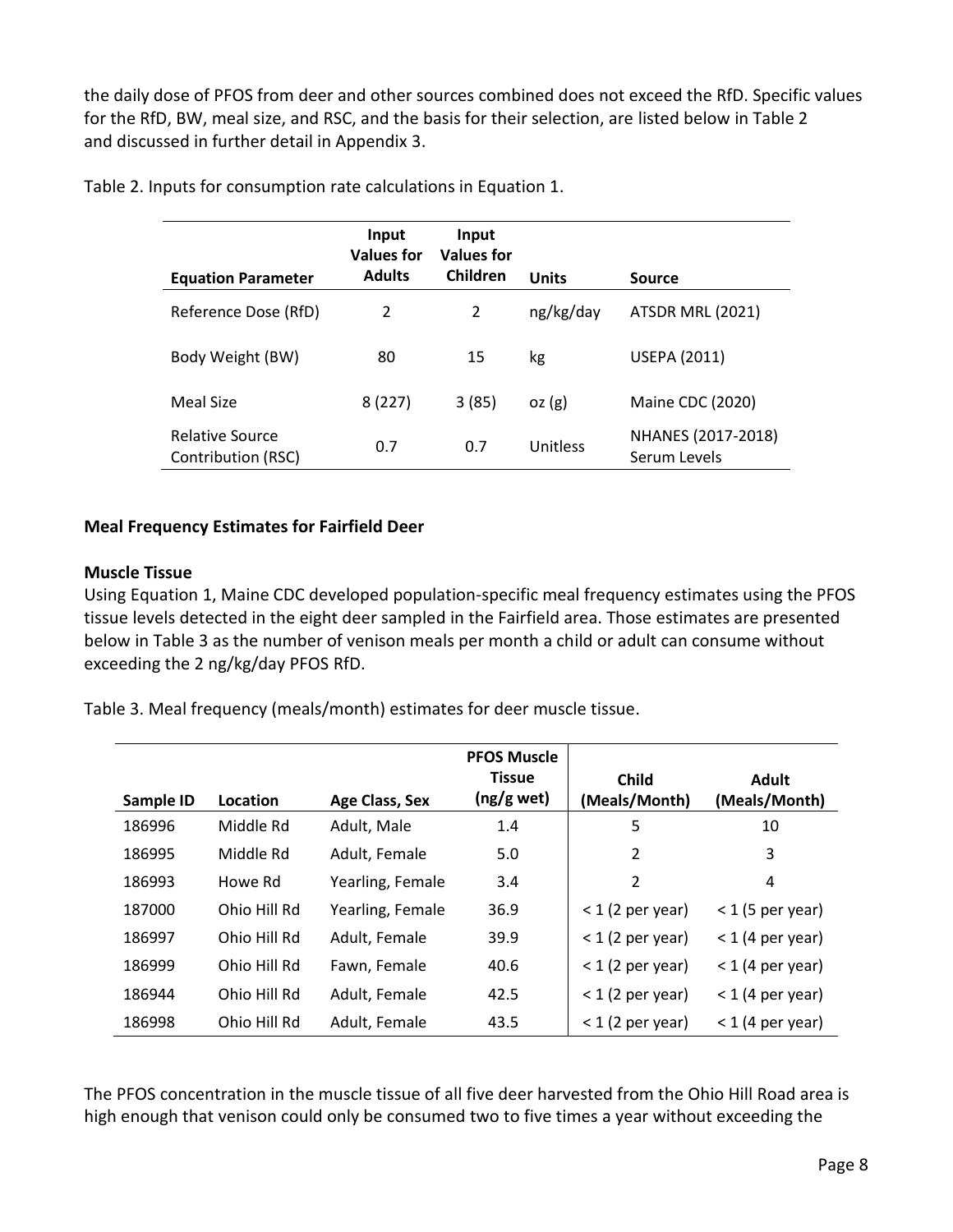ATSDR toxicity value and allowing for typical background exposure. For deer harvested from the Middle Road fields and the Howe Road area, venison could be consumed somewhere between two meals per month and two meals per week.

## **Liver Tissue**

In the Fairfield area, liver tissue PFOS levels in most deer were 4-fold to 51-fold higher than in the muscle tissue. Although there are minimal data available on deer liver consumption among Maine hunters, Maine CDC also calculated meal frequency estimates for deer liver. Using the same meal size assumptions as used in the muscle tissue estimates, Maine CDC developed population-specific meal frequency estimates for deer liver tissue. Those estimates are presented in Table 4 as the number of meals per year an adult or child can consume without exceeding the 2 ng/kg/day PFOS RfD.

|           |              |                       | <b>PFOS Liver</b><br><b>Tissue</b> | <b>Child</b>       | <b>Adult</b>       |
|-----------|--------------|-----------------------|------------------------------------|--------------------|--------------------|
| Sample ID | Location     | <b>Age Class, Sex</b> | $(ng/g$ wet)                       | (Meals/Month)      | (Meals/Month)      |
| 186996    | Middle Rd    | Adult, Male           | 5.5                                | 1                  | 3                  |
| 186995    | Middle Rd    | Adult, Female         | 22.3                               | $<$ 1 (4 per year) | $<$ 1 (8 per year) |
| 186993    | Howe Rd      | Yearling, Female      | 177                                | < 1 meal per year  | $<$ 1 (1 per year) |
| 187000    | Ohio Hill Rd | Yearling, Female      | 786                                | < 1 meal per year  | < 1 meal per year  |
| 186997    | Ohio Hill Rd | Adult, Female         | 700                                | < 1 meal per year  | < 1 meal per year  |
| 186999    | Ohio Hill Rd | Fawn, Female          | 690                                | < 1 meal per year  | < 1 meal per year  |
| 186944    | Ohio Hill Rd | Adult, Female         | 809                                | < 1 meal per year  | < 1 meal per year  |
| 186998    | Ohio Hill Rd | Adult, Female         | 624                                | < 1 meal per year  | < 1 meal per year  |

Table 4. Meal frequency estimates (meals/month) based on measured deer liver tissue PFOS.

Liver tissue levels in all five deer harvested from the Ohio Hill Road area were high enough that for both adults and children, consumption of even a single meal per year would exceed the RfD. Only one deer collected from the Middle Road fields area had liver tissue levels that would allow for consumption of one to three meals per month.

## **Consumption Advisory**

On November 23, 2021, MDIFW, in conjunction with Maine CDC, issued a do not eat advisory for deer harvested in the greater Fairfield area. A do not eat advisory was issued based on the Maine CDC risk assessment analyses that deer in the Ohio Hill Road area cannot be safely consumed with any regularity (as presented in Tables 3 and 4). The boundaries of the do not eat advisory were set with an abundance of caution given the limited data on just eight harvested deer. The advisory area was extended to a five-mile radius around the Ohio Hill Road area where deer with the highest PFAS levels were found. Five miles was selected based on MDIFW information on upper range of seasonal migration distances of collared deer. Advisory area boundaries were defined using readily identifiable land features such as roads or waterways that would encircle the five-mile radius. The Kennebec River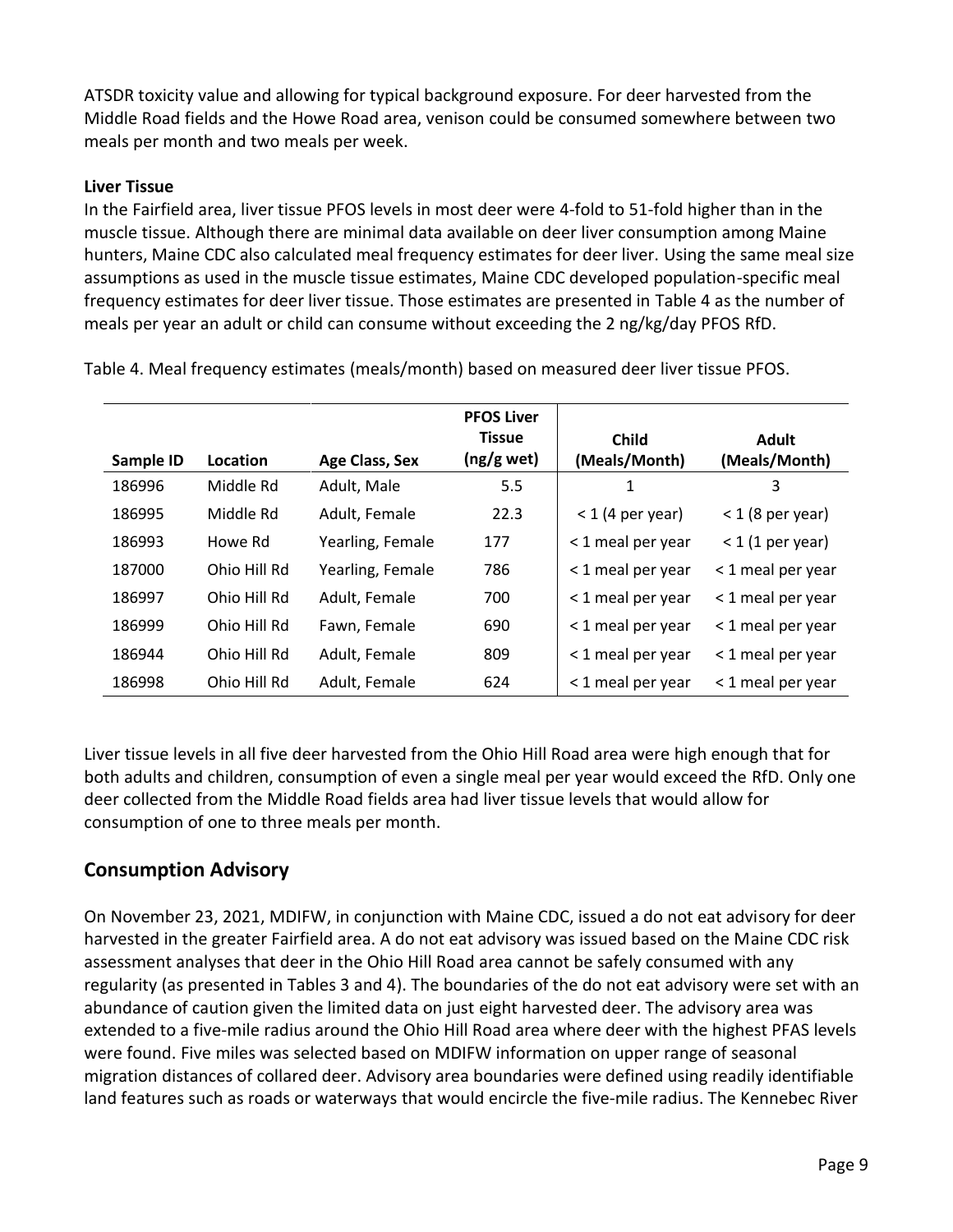represented a semi-permeable dispersal and movement barrier for deer and thus formed the boundary on the eastern side of the consumption advisory area.

The Fairfield advisory area (Figure 4) begins at the Carter Memorial Bridge in Waterville where Route 137 crosses the Kennebec, heads north up the Kennebec River past Waterville and Skowhegan, to the Eugene Cole Bridge in Norridgewock (Route 8 and 201A), then south from Norridgewock along Route 8 into Smithfield to the intersection of Routes 8 and 137, then south on Route 137 until it crosses the Kennebec River on the Carter Memorial Bridge. The advisory area encompasses multiple farm fields that have been determined to contain high levels of PFOS and other PFAS through the spreading of municipal and/or industrial sludge for fertilizer that contained PFAS or manure from animals known to be exposed to PFAS.

Figure 4. Fairfield Do Not Eat deer advisory area (yellow) with 5-mile radius (blue) around Ohio Hill Road area.



Fairfield Do Not Eat Deer Advisory Area

The consumption advisory and supporting information were provided to the public via an MDIFW press release. Targeted emails were sent to all 2021 licensed hunters and to all hunters that had already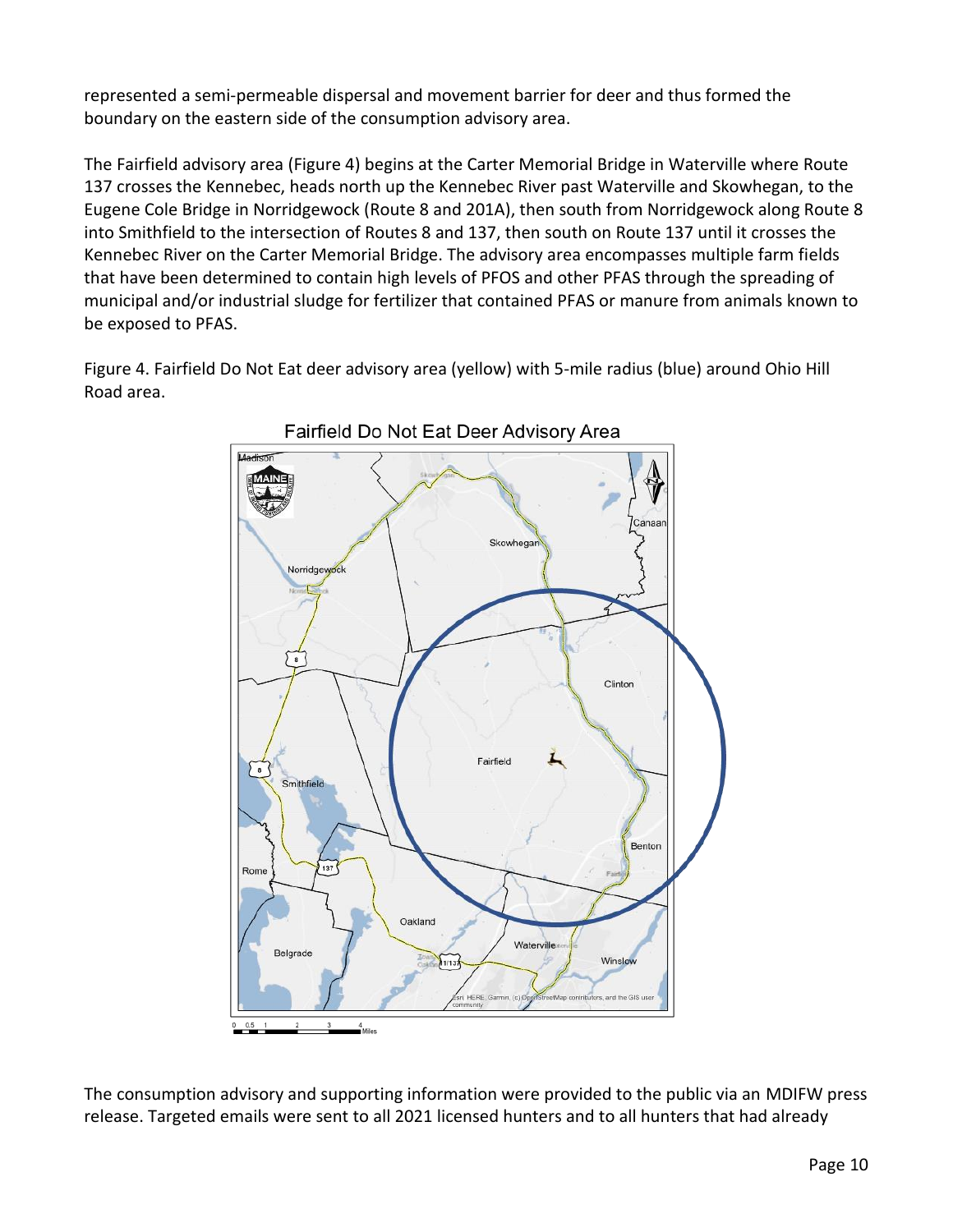harvested a deer in a town impacted by the consumption advisory. An MDIFW website page was created to cover frequently asked questions about PFAS, and a map of the advisory area was included on this page. A dedicated email address for PFAS-related inquiries was created to handle the bulk of PFAS-related questions and information requests, and MDIFW Information Center staff were briefed in preparation for the high call and email volume. An MDIFW staff meeting was held to ensure consistent messaging and knowledge of proper contacts for PFAS-related inquiries. Plans for further sampling are currently in development.

## **Deer PFAS Advisories in Other States**

In recent years other states, including Michigan, Wisconsin, and New Hampshire, have issued deer consumption advisories based on elevated PFOS levels in either muscle or liver tissue, and several other states are in the process of conducting their own investigations. In 2018, Michigan issued a "do not eat" deer advisory for a five-mile area surrounding Clark's Marsh, an area with known environmental PFAS contamination of surface water, due to the detection of elevated PFOS levels in deer muscle and liver tissue, including one deer that had a muscle tissue PFOS level of 548 ng/g (MDHHS DEH 2018). A follow-up study of deer PFAS contamination in the Clark's Marsh area resulted in restricting the "do not eat" advisory area from a five-mile to three-mile radius (MDHHS DEH 2019; MDHHS DEH 2021). In Wisconsin, PFAS were detected in deer liver, but not deer muscle tissue, in the area surrounding the JCI/Tyco Fire Technology Center, which prompted a liver-specific "do not eat" advisory (WI DNR 2020a). In New Hampshire, PFAS have not been detected in any collected muscle tissue samples (NH Fish and Game 2019).

New Hampshire, Wisconsin, and Michigan also have general recommendations to not consume deer liver either statewide, or on an area-specific basis. New Hampshire and Michigan both recommend hunters do not consume deer liver, based in part on detection of PFOS in deer liver and in part because the liver can accumulate chemicals, including PFAS (NH Fish and Game 2019; MDHHS DEH, 2018, 2019, and 2021). Wisconsin has issued a "do not eat" consumption advisory for deer liver for the area surrounding the JCI/Tyco Fire Technology Center but based on statewide PFOS survey results has not extended that advisory (WI DNR 2020a; WI DNR 2020b).

## **References**

ATSDR. 2021. Agency for Toxic Substances and Disease Registry. Toxicological profile for Perfluoroalkyls. Atlanta, GA: U.S. Department of Health and Human Services, Public Health Service. <https://www.atsdr.cdc.gov/toxprofiles/tp200.pdf>

MECDC. 2017. Maine Center for Disease Control and Prevention. Action levels for PFOS in cow's milk. [https://www.maine.gov/dep/spills/topics/pfas/Derivation-of-Action-Levels-for-PFOS-in-Cows-Milk-](https://www.maine.gov/dep/spills/topics/pfas/Derivation-of-Action-Levels-for-PFOS-in-Cows-Milk-03.28.17.pdf)[03.28.17.pdf](https://www.maine.gov/dep/spills/topics/pfas/Derivation-of-Action-Levels-for-PFOS-in-Cows-Milk-03.28.17.pdf)

MECDC. 2020. Maine Center for Disease Control and Prevention. Action levels for PFOS in beef for use in determining whether beef at a farm is adulterated. Memorandum to the Department of Agriculture, Conservation and Forestry. August 24, 2020. [https://www.maine.gov/dep/spills/topics/pfas/PFOS-](https://www.maine.gov/dep/spills/topics/pfas/PFOS-Action-Levels-for-Beef-Derivation-Memo-08.04.20.pdf)[Action-Levels-for-Beef-Derivation-Memo-08.04.20.pdf](https://www.maine.gov/dep/spills/topics/pfas/PFOS-Action-Levels-for-Beef-Derivation-Memo-08.04.20.pdf)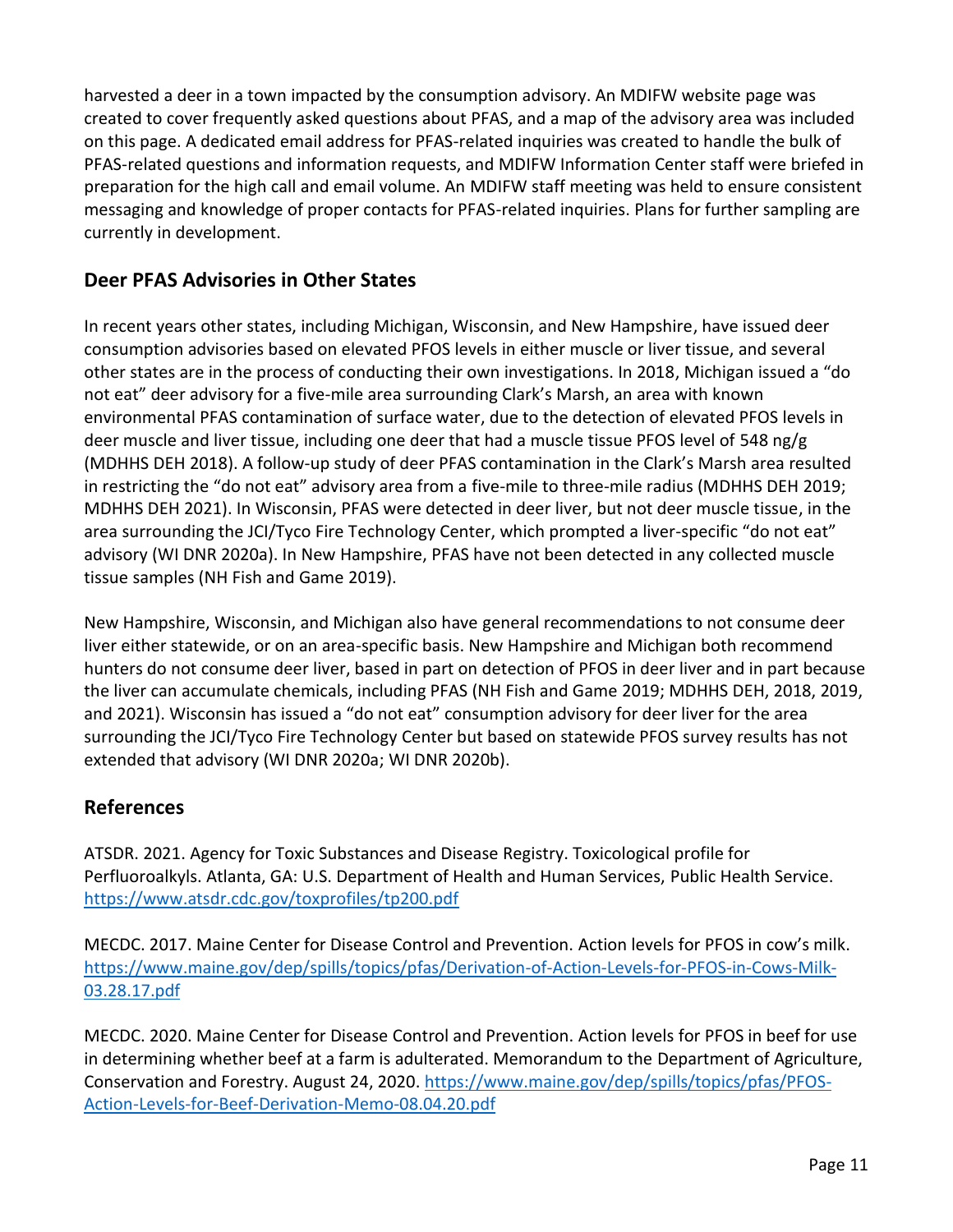MDHHS. DEH. 2018. Michigan Department of Health & Human Services, Division of Environmental Health. PFAS levels in Michigan Deer and Eat Safe Wild Game Guidelines. January 11, 2018.

MDHHS DEH. 2019. Michigan Department of Health & Human Services, Division of Environmental Health. PFAS levels in Michigan Deer from the Huron River Area. October 1, 2019.

MDHHS DEH. 2021. Michigan Department of Health & Human Services, Division of Environmental Health. PFAS levels in Michigan Deer from the Oscoda Area, Iosco County. April 22, 2021.

NH Fish and Game 2019. New Hampshire Fish and Game. Great Bay Deer Hunt PFAS Testing. <https://www.wildlife.state.nh.us/hunting/deer-pfas.html> (last accessed Dec. 13, 2021).

USEPA. 2000. Guidance for Assessing Chemical Contaminant Data for Use in Fish Advisories, Volume 2: Risk Assessment and Fish Consumption Limits (Third Edition). 2000. U.S. Environmental Protection Agency, Washington DC, EPA 823-B-00-008, 2000.

WI DNE. 2020a. Wisconsin Department of Natural Resources. PFAS Levels in White-Tailed Deer Harvested at the JCI/Tyco Fire Technology Center.

WI DNE. 2020b. Wisconsin Department of Natural Resources. PFAS Levels in the Liver of White-tailed Deer from Wisconsin.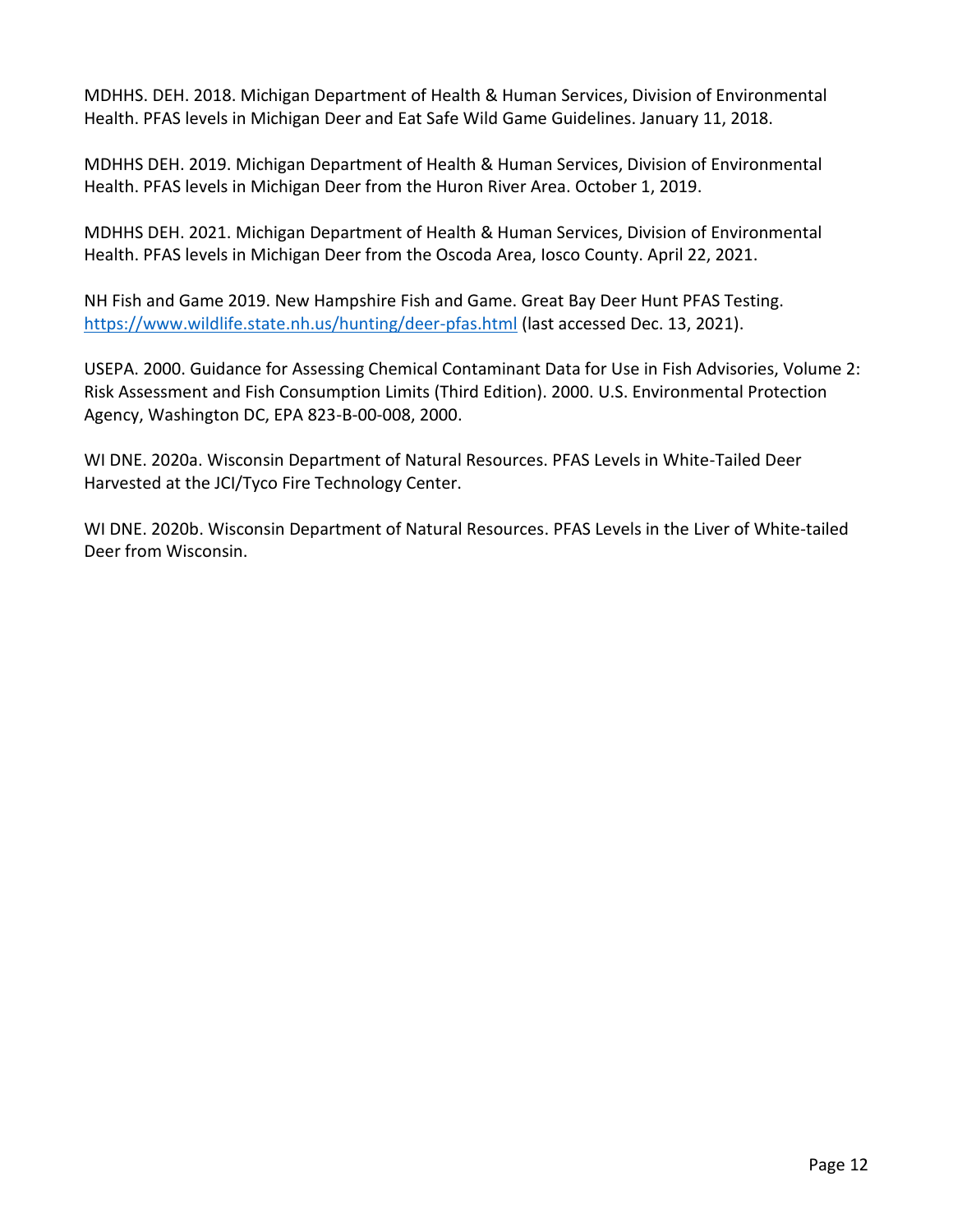## **Appendix 1 – PFAS Analytes**

| Analyte                                             | Common<br><b>Abbreviation</b> | <b>CAS No.</b> |
|-----------------------------------------------------|-------------------------------|----------------|
| Perfluorohexanoic acid                              | PFHxA                         | 307-24-4       |
| Perfluoroheptanoic acid                             | PFHpA                         | 375-85-9       |
| Perfluorooctanoic acid                              | <b>PFOA</b>                   | 335-67-1       |
| Perfluorononanoic acid                              | <b>PFNA</b>                   | 375-95-1       |
| Perfluorodecanoic acid                              | <b>PFDA</b>                   | 335-76-2       |
| Perfluoroundecanoic acid                            | PFUnA                         | 2058-94-8      |
| Perfluorododecanoic acid                            | PFDoA                         | 307-55-1       |
| Perfluorotridecanoic acid                           | PFTrDA                        | 72629-94-8     |
| Perfluorotetradecanoic acid                         | PFTeDA                        | 376-06-7       |
| 2-(N-methylperfluorooctanesulfonamido) acetic acid  | <b>NMeFOSAA</b>               | 2355-31-9      |
| 2-(N-ethylperfluorooctanesulfonamido) acetic acid   | <b>NEtFOSAA</b>               | 2991-50-6      |
| Perfluorobutanesulfonic acid                        | <b>PFBS</b>                   | 375-73-5       |
| Perfluorohexanesulfonic acid                        | <b>PFHxS</b>                  | 355-46-4       |
| Perfluorooctanesulfonic acid                        | <b>PFOS</b>                   | 1763-23-1      |
| Hexafluoropropylene oxide dimer acid                | <b>HFPO-DA</b>                | 13252-13-6     |
| 4,8-dioxa-3H-perfluorononanoic acid                 | Adona                         | 919005-14-4    |
| 9-chlorohexadecafluoro-3-oxanone-1-sulfonic acid    | 9Cl-PF3ONS                    | 756426-58-1    |
| 11-chloroeicosafluoro-3-oxaundecane-1-sulfonic acid | 11Cl-PF3OUdS                  | 763051-92-9    |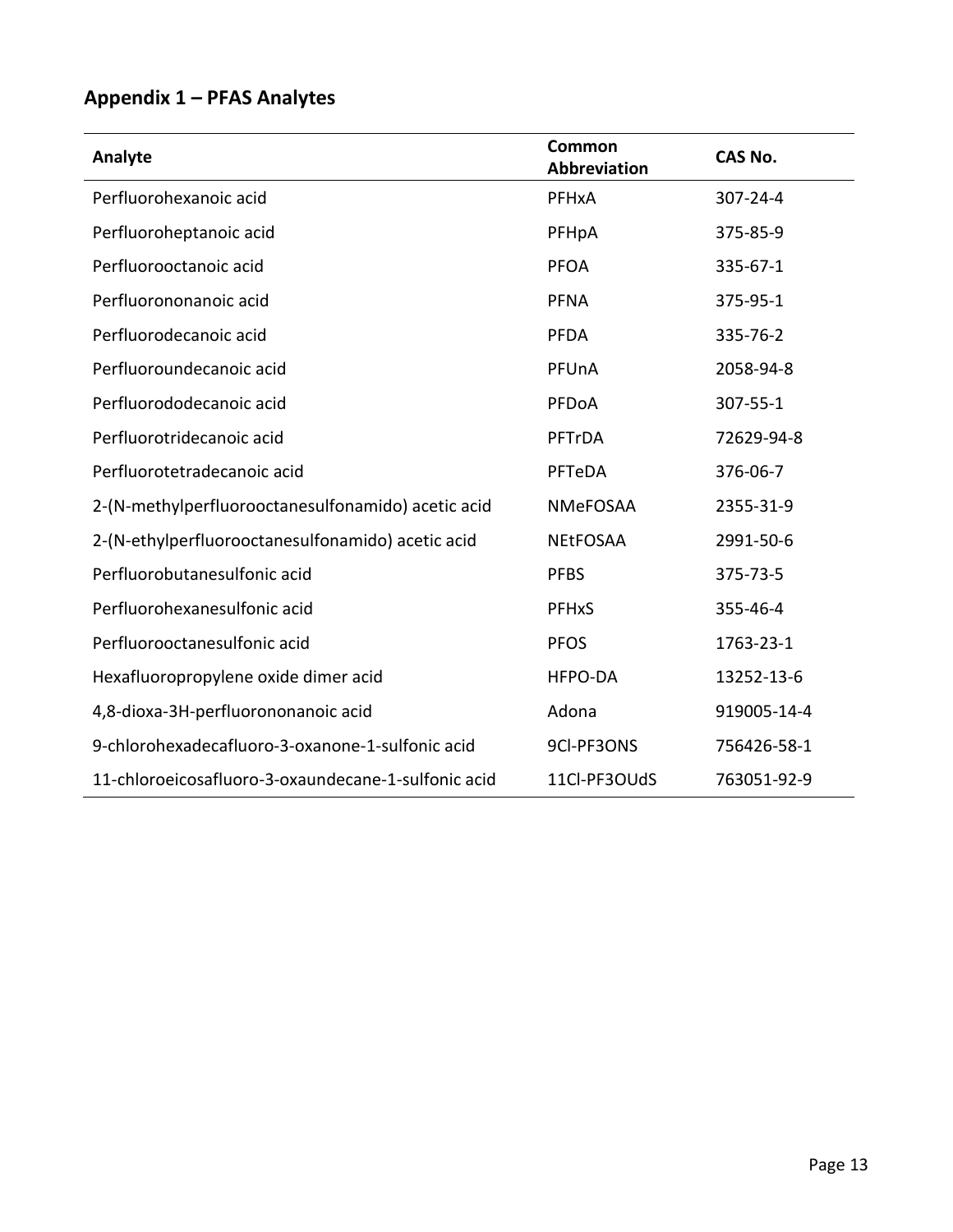## **Appendix 2 – Deer Muscle and Liver Tissue Results for all PFAS Measured**

| Sample ID                          |                                | 186993           |                                            | 186944           |                 |                   | 186995<br>186996 |                     | 186997          |                     | 186998          |                  | 186999          |                        | 187000          |                                                  |                 |
|------------------------------------|--------------------------------|------------------|--------------------------------------------|------------------|-----------------|-------------------|------------------|---------------------|-----------------|---------------------|-----------------|------------------|-----------------|------------------------|-----------------|--------------------------------------------------|-----------------|
| Location<br>Howe Rd.               |                                | Ohio Hill Rd.    |                                            | Middle Rd        |                 | Middle Rd.        |                  | Ohio Hill Rd.       |                 | Ohio Hill Rd.       |                 | Ohio Hill Rd.    |                 | Ohio Hill Rd.          |                 |                                                  |                 |
| <b>Yearling Female</b><br>Age, Sex |                                |                  | <b>Adult Female</b><br><b>Adult Female</b> |                  |                 | <b>Adult Male</b> |                  | <b>Adult Female</b> |                 | <b>Adult Female</b> |                 | Fawn Female      |                 | <b>Yearling Female</b> |                 |                                                  |                 |
|                                    |                                |                  |                                            |                  |                 |                   |                  |                     |                 |                     |                 |                  |                 |                        |                 |                                                  |                 |
| Analyte                            | Limit of<br>Detection<br>(LOD) | Muscle<br>(ng/g) | Liver<br>(ng/g)                            | Muscle<br>(ng/g) | Liver<br>(ng/g) | Muscle<br>(ng/g)  | Liver<br>(ng/g)  | Muscle<br>(ng/g)    | Liver<br>(ng/g) | Muscle<br>(ng/g)    | Liver<br>(ng/g) | Muscle<br>(ng/g) | Liver<br>(ng/g) | Muscle<br>(ng/g)       | Liver<br>(ng/g) | Muscle<br>(ng/g)                                 | Liver<br>(ng/g) |
| PFHxA                              | 0.2                            | $<$ LOD          | $<$ LOD                                    | $<$ LOD          | $<$ LOD         | $<$ LOD           | $<$ LOD          | $<$ LOD             | $<$ LOD         | $<$ LOD             | $<$ LOD         | $<$ LOD          | $<$ LOD         | $<$ LOD                | $<$ LOD         | $<$ LOD                                          | $<$ LOD         |
| PFHpA                              | 0.1                            | $<$ LOD          | $<$ LOD                                    | $<$ LOD          | $<$ LOD         | $<$ LOD           | $<$ LOD          | $<$ LOD             | $<$ LOD         | $<$ LOD             | $<$ LOD         | $<$ LOD          | $<$ LOD         | $<$ LOD                | $<$ LOD         | $<$ LOD                                          | $<$ LOD         |
| <b>PFOA</b>                        | 0.1                            | $<$ LOD          | $<$ LOD                                    | $<$ LOD          | $<$ LOD         | $<$ LOD           | $<$ LOD          | $<$ LOD             | $<$ LOD         | $<$ LOD             | $<$ LOD         | $<$ LOD          | $<$ LOD         | $<$ LOD                | $<$ LOD         | $<$ LOD                                          | $<$ LOD         |
| <b>PFNA</b>                        | 0.2                            | $<$ LOD          | $<$ LOD                                    | $<$ LOD          | 2.1             | $<$ LOD           | $0.1*$           | $<$ LOD             | $0.1*$          | $<$ LOD             | 1.1             | $<$ LOD          | 0.6             | $<$ LOD                | $<$ LOD         | $<$ LOD                                          | 2.1             |
| PFDA                               | 0.1                            | $<$ LOD          | 3.1                                        | 1.3              | 48.1            | $0.4*$            | 1.4              | $<$ LOD             | $0.2*$          | 0.9                 | 20.6            | 0.8              | 13.8            | 0.6                    | 13.3            | 1.0                                              | 30.3            |
| PFUnA                              | 0.1                            | $<$ LOD          | 2.7                                        | $<$ LOD          | 9.4             | $<$ LOD           | $0.4*$           | $<$ LOD             | $<$ LOD         | $<$ LOD             | 3.9             | $<$ LOD          | 3.4             | $<$ LOD                | 4.7             | $<$ LOD                                          | 4.5             |
| PFDoA                              | 0.2                            | $<$ LOD          | $<$ LOD                                    | $<$ LOD          | 3.8             | $<$ LOD           | $<$ LOD          | $<$ LOD             | $0.1*$          | $<$ LOD             | 1.9             | $<$ LOD          | 1.4             | $<$ LOD                | 1.70            | $<$ LOD                                          | $<$ LOD         |
| PFTrDA                             | 0.2                            | $<$ LOD          | $<$ LOD                                    | $<$ LOD          | $<$ LOD         | $<$ LOD           | $<$ LOD          | $<$ LOD             | $<$ LOD         | $<$ LOD             | $<$ LOD         | $<$ LOD          | $<$ LOD         | $<$ LOD                | $<$ LOD         | $<$ LOD                                          | $<$ LOD         |
| PFTeDA                             | 0.1                            | $<$ LOD          | $<$ LOD                                    | $<$ LOD          | $<$ LOD         | $<$ LOD           | $<$ LOD          | $<$ LOD             | $<$ LOD         | $<$ LOD             | $<$ LOD         | $<$ LOD          | $<$ LOD         | $<$ LOD                | $<$ LOD         | $<$ LOD                                          | $<$ LOD         |
| NMeFOSAA                           | 0.2                            | $<$ LOD          | $<$ LOD                                    | $<$ LOD          | $<$ LOD         | $<$ LOD           | $<$ LOD          | $<$ LOD             | $<$ LOD         | $<$ LOD             | $<$ LOD         | $<$ LOD          | $<$ LOD         | $<$ LOD                | $<$ LOD         | $<$ LOD                                          | $<$ LOD         |
| NEtFOSAA                           | 0.2                            | $<$ LOD          | $<$ LOD                                    | $<$ LOD          | $<$ LOD         | $<$ LOD           | $<$ LOD          | $<$ LOD             | $<$ LOD         | $<$ LOD             | $<$ LOD         | $<$ LOD          | $<$ LOD         | $<$ LOD                | $<$ LOD         | <lod< td=""><td><math>&lt;</math>LOD</td></lod<> | $<$ LOD         |
| <b>PFBS</b>                        | 0.05                           | $<$ LOD          | $<$ LOD                                    | $<$ LOD          | $<$ LOD         | $<$ LOD           | $<$ LOD          | $<$ LOD             | $<$ LOD         | $<$ LOD             | $<$ LOD         | $<$ LOD          | $<$ LOD         | $<$ LOD                | $<$ LOD         | $<$ LOD                                          | $<$ LOD         |
| PFHxS                              | 0.2                            | $<$ LOD          | $<$ LOD                                    | $<$ LOD          | $<$ LOD         | $<$ LOD           | $<$ LOD          | $<$ LOD             | $<$ LOD         | $<$ LOD             | $<$ LOD         | $<$ LOD          | $<$ LOD         | $<$ LOD                | $<$ LOD         | $<$ LOD                                          | $<$ LOD         |
| <b>PFOS</b>                        | 0.1                            | 3.4              | 177                                        | 42.5             | 809             | 5.0               | 22.3             | 1.4                 | 5.5             | 39.9                | 700             | 43.5             | 624             | 40.6                   | 690             | 36.9                                             | 786             |
| HFPO-DA                            | 0.2                            | $<$ LOD          | $<$ LOD                                    | $<$ LOD          | $<$ LOD         | $<$ LOD           | $<$ LOD          | $<$ LOD             | $<$ LOD         | $<$ LOD             | $<$ LOD         | $<$ LOD          | $<$ LOD         | $<$ LOD                | $<$ LOD         | $<$ LOD                                          | $<$ LOD         |
| Adona                              | 0.3                            | $<$ LOD          | $<$ LOD                                    | $<$ LOD          | $<$ LOD         | $<$ LOD           | $<$ LOD          | $<$ LOD             | $<$ LOD         | $<$ LOD             | $<$ LOD         | $<$ LOD          | $<$ LOD         | $<$ LOD                | $<$ LOD         | $<$ LOD                                          | $<$ LOD         |
| 9Cl-PF3ONS                         | 0.2                            | $<$ LOD          | $<$ LOD                                    | $<$ LOD          | $<$ LOD         | $<$ LOD           | $<$ LOD          | $<$ LOD             | $<$ LOD         | $<$ LOD             | $<$ LOD         | $<$ LOD          | $<$ LOD         | $<$ LOD                | $<$ LOD         | $<$ LOD                                          | $<$ LOD         |
| 11Cl- PF3OUdS                      | 0.2                            | $<$ LOD          | $<$ LOD                                    | $<$ LOD          | $<$ LOD         | $<$ LOD           | $<$ LOD          | $<$ LOD             | $<$ LOD         | $<$ LOD             | $<$ LOD         | $<$ LOD          | $<$ LOD         | $<$ LOD                | $<$ LOD         | $<$ LOD                                          | $<$ LOD         |

\* Below the laboratory limit of quantitation  $(0.4 - 0.5 \text{ ng/g})$ 

<LOD: below the laboratory limit of detection

All values rounded to one decimal place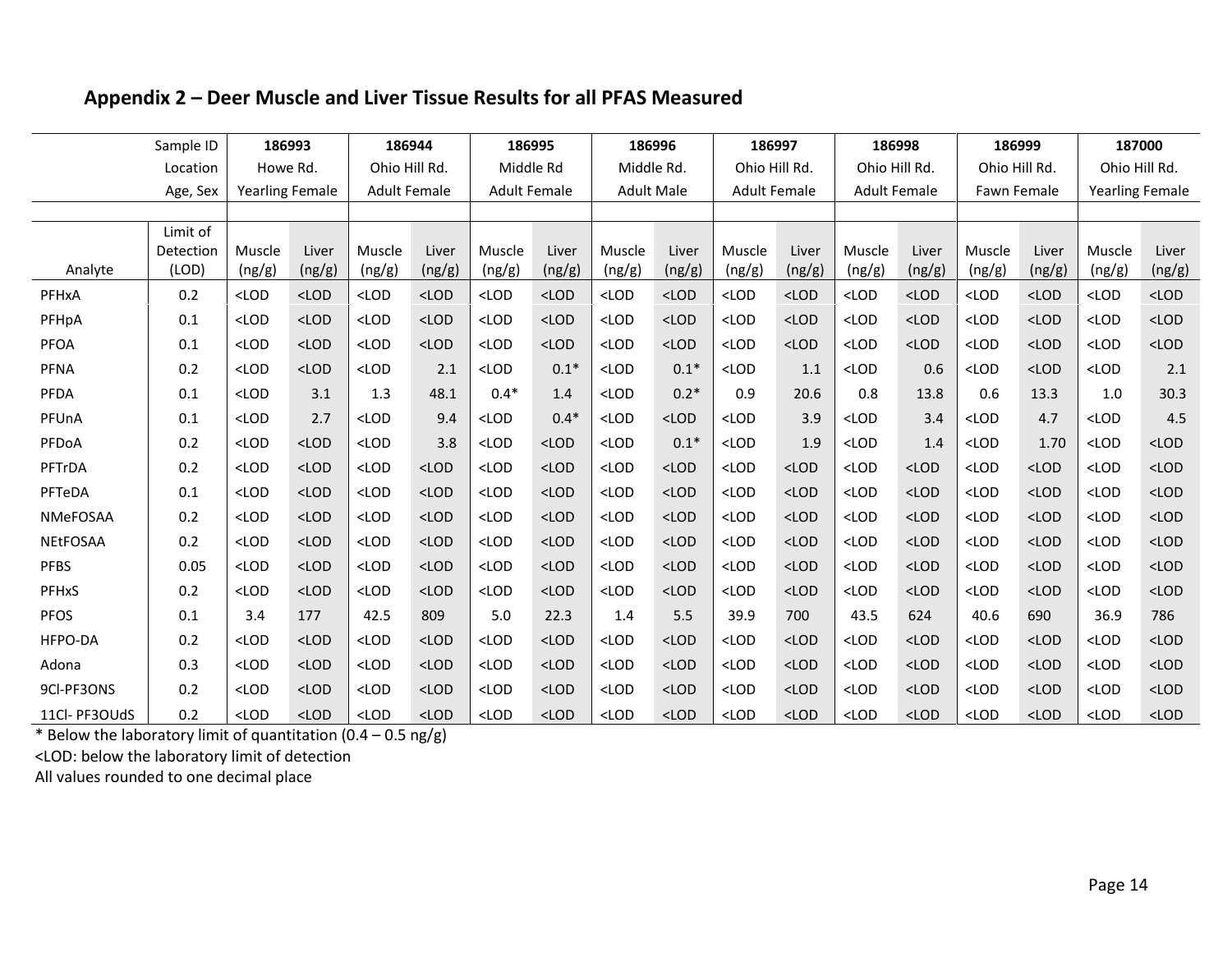## **Appendix 3 - Meal Frequency Equation Inputs**

## **Reference Dose**

In selecting an RfD, Maine CDC typically relies on toxicity values developed by federal agencies, e.g., the EPA or the Agency for Toxic Substances and Disease Registry (ATSDR). Since 2016, Maine CDC has used the EPA's Office of Water RfD of 20 ng/kg/day for PFOS developed for the EPA drinking water health advisory for PFOS and PFOA (USEPA, 2016). In May 2021, the ATSDR released their final Minimal Risk Levels (MRLs) for four PFAS, including PFOS (ATSDR, 2021). Similar to an RfD, an MRL is an estimate of the daily human exposure to a substance that is likely to be without appreciable risk of adverse health effects over a specified duration of exposure. The ATSDR's PFOS MRL is 2 ng/kg/day and is based on the same study as EPA's 2016 RfD but applies an additional 10-fold uncertainty factor to account for potential immune system effects. On November 17<sup>th</sup>, 2021, EPA proposed an updated RfD for PFOS that is considerably lower than anything previously proposed. This proposed PFOS RfD is still a draft RfD and is in the process of being reviewed by the agency's Science Advisory Board (SAB). Since 2016, several states and other US and European agencies have derived their own toxicity values for PFOS (and some other PFAS) that range from 0.6 ng/kg/day up to 5 ng/kg/day. Given that EPA will almost certainly be lowering their current toxicity value for PFOS, but does not yet have a finalized RfD, Maine CDC has opted to rely on the 2 ng/kg/day MRL derived by the ATSDR (ATSDR, 2021).

## **Body Weight**

Maine CDC developed separate risk estimates for adults and children to account for differences in bodyweight and meal size. EPA standard bodyweights were used for adults (80 kg) and young children aged 1 to <6 years old (15 kg) (USEPA 2011). These standard adult and child body weights are the weights used in both DEP and Maine CDC risk assessments.

## **Meal Size**

Limited data are available for venison consumption rates or average meal sizes among consumers in the U.S. or in the state of Maine. In lieu of venison-specific meal sizes, Maine CDC used an 8 oz (227 g) meal size for adults, which is consistent with the meal size used in fish consumption advisories. For children Maine CDC assumed a 3 oz (85 g) meal size, which roughly equates to the 90<sup>th</sup> percentile beef consumption intake for a child aged 1 to 6 years (MECDC, 2020).

## **Relative Source Contribution**

The purpose of the relative source contribution (RSC) factor is to account for additional PFOS exposure sources to ensure that the daily exposure from all sources does not exceed the RfD (USEPA 2000). It is clear from U.S. CDC biomonitoring programs that exposure to PFOS is ubiquitous, as it is present in the blood of most individuals tested in recent samplings of Americans 12 years and older (USCDC 2021). The presence of PFOS, as well as several other PFAS, in the general U.S. population is the result of exposure from multiple sources, including dietary sources, house dust, drinking water, and indoor and outdoor air (ATSDR 2021; Egeghy and Lorber 2011; Gebbnik et al. 2015; Trudel et al. 2008). PFOS levels measured in blood may also reflect some contribution of exposure to PFOS precursors that have undergone biotransformation to PFOS within the body (Gebbnik et al. 2015 and Vestergren et al. 2008). When there is no known exposure source, e.g., contaminated community drinking water, studies estimating daily PFOS exposures from various media suggest that the largest contributor to overall PFOS exposure is likely the diet for adults, and diet and house dust for young children (Egeghy and Lorber 2011; Tittlemier et al. 2007; Trudel et al. 2008). However, the magnitude and relative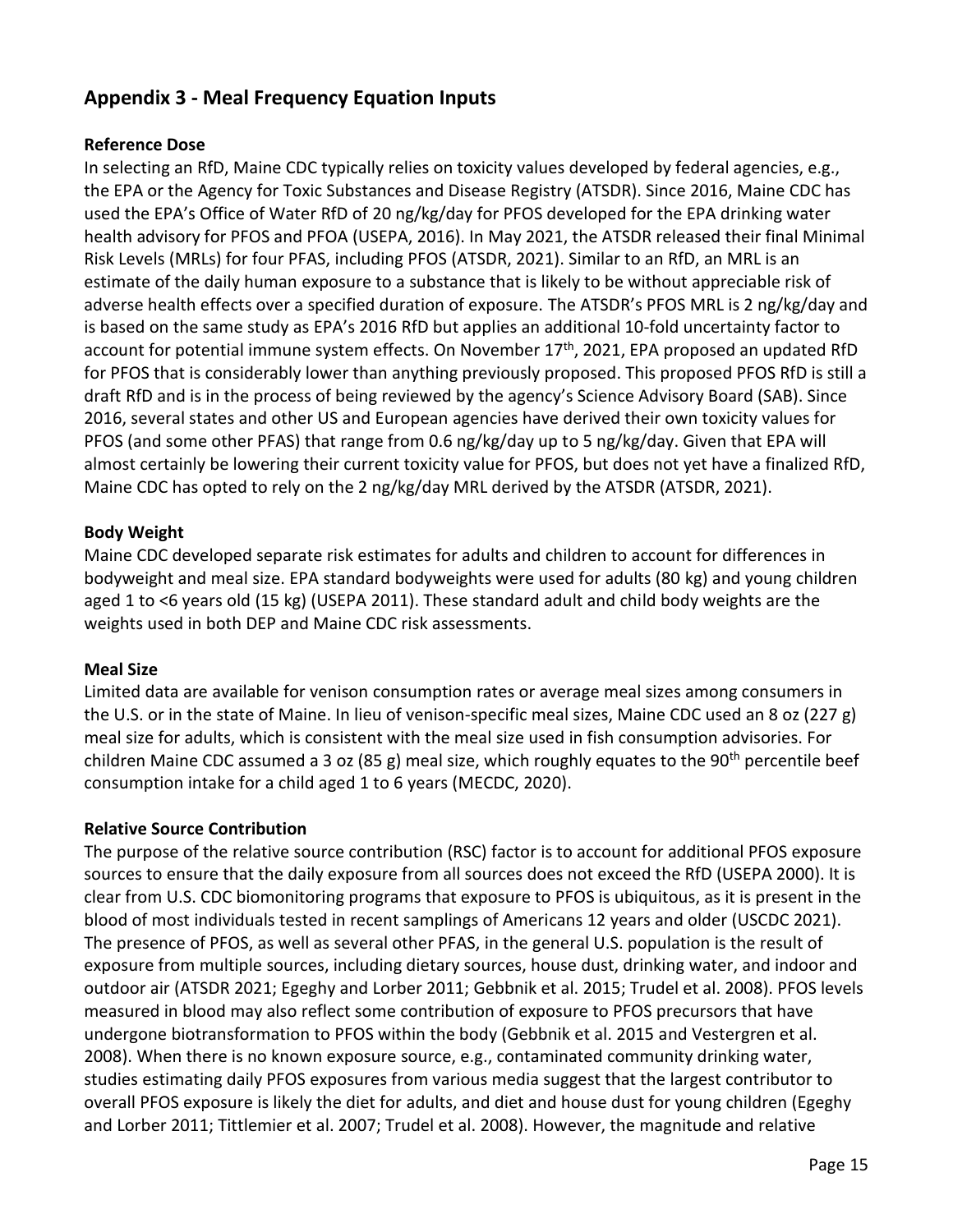contribution of these external daily exposure estimates from various individual sources, such as diet, indoor dust or drinking water, are uncertain and may not be entirely representative of current exposures for the general U.S. population.

A measured PFOS serum level in an individual represents a comprehensive exposure metric as serum integrates all external exposures and absorption from diet, water, hand-to-mouth activities, inhalation etc. Measured PFAS serum levels from U.S. CDC National Health and Nutrition Examinations Surveys (NHANES) biomonitoring studies, which are designed to be nationally representative of the general U.S. population, reflect exposure to PFAS, including PFOS, from all sources for the general population. Thus, measured PFAS serum levels from NHANES biomonitoring can be viewed as representative of background exposure for the general U.S. population and utilized to estimate an RSC factor.

To derive a PFOS-specific RSC factor using recent NHANES PFOS serum levels, Maine CDC utilized a one-compartment pharmacokinetic model (Equation A1). This is the same pharmacokinetic model EPA and ATSDR applied in their PFOS RfD and minimum risk level (MRL) derivations, respectively, to convert a dose on a serum level basis to an oral intake dose (USEPA 2016; ATSDR 2021). The pharmacokinetic model converts a measured serum to an oral equivalent dose, i.e., the ingested dose on a body weight basis that is required to result in the measured serum level.

Background exposure  $(ng/kg/day) = Cp \times kp \times Vd$  (Equation A1)

where:

 $Cp$  = PFOS serum concentration (4.25 ng/mL, NHANES 2017-2018 Total population geometric mean)  $kp$  = first-order elimination rate (0.00056 day<sup>-1</sup>, 1241-day half-life, Li et al. 2018)  $Vd$  = volume of distribution (230 mL/kg-body weight adults, Thompson et al. 2010)

The calculated background PFOS exposure on a ng/kg/day basis using the geometric mean serum level of 4.25 ng/mL for the total population ages 12 years and older is 0.55 ng/kg/day. The geometric mean was selected to represent the central tendency PFOS serum level, as it is EPA guidance to use central tendencies for RSC intake estimates (USEPA 2000).

Considering this oral equivalent dose to represent average, general background PFOS exposure, the remaining dose which could be allocated to other sources is calculated by subtracting the background exposure from the 2 ng/kg/day PFOS RfD. Here the selected PFOS RfD is the ATSDR PFOS MRL. The RSC is derived by dividing the remaining dose by the PFOS RfD (Equation A2).

$$
RSC = \frac{PFOS RfD \left( ng/kg/day \right) - Background \, exposure \left( ng/kg/day \right)}{PFOS RfD \left( ng/kg/day \right)} \times 100 \qquad (Equation A2)
$$

Using the 0.55 ng/kg/day background exposure estimate in comparison to the ATSDR PFOS MRL of 2 ng/kg/day produces an RSC of 73%. The rounded value of 70% is used as the RSC for PFOS.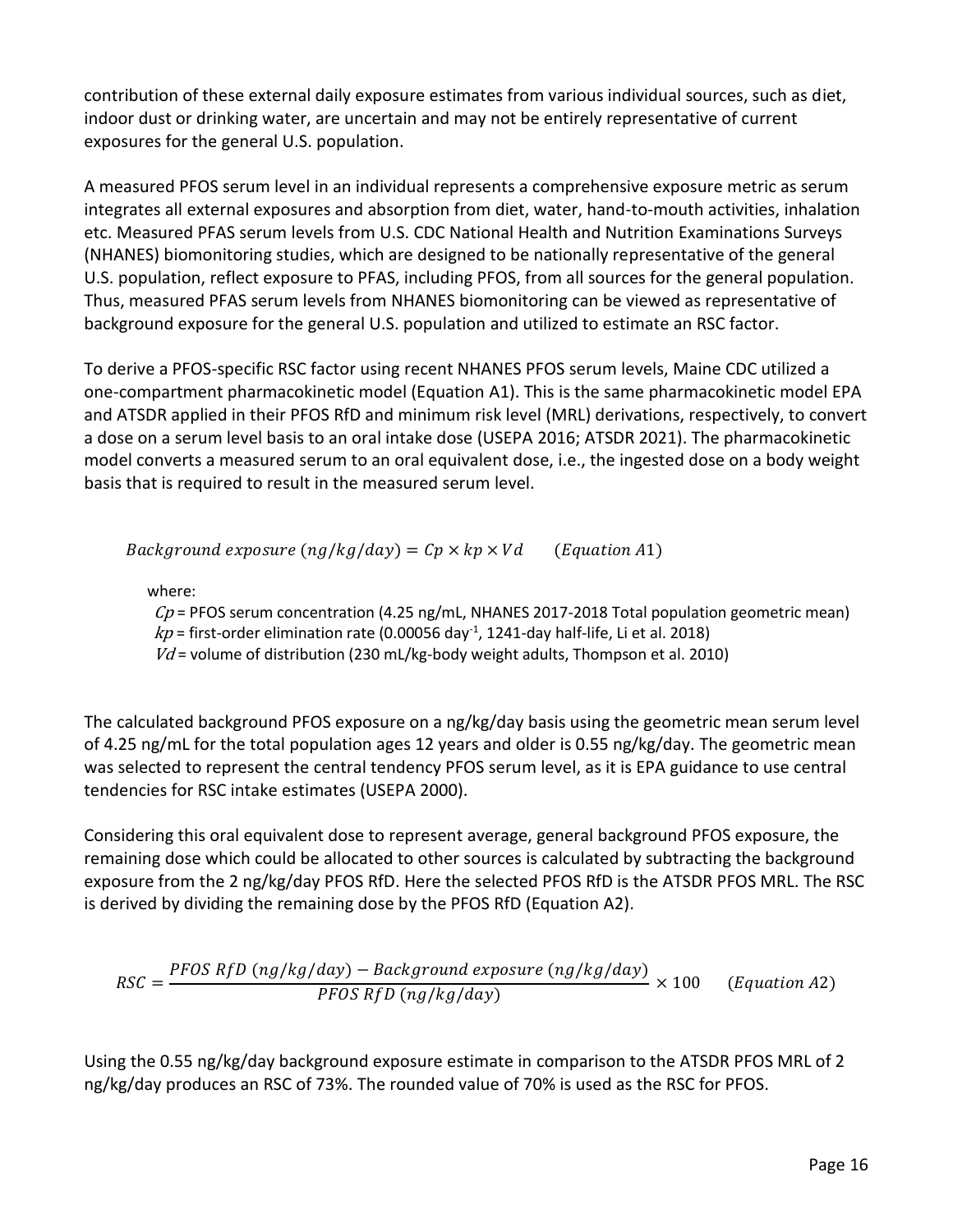Given that there is also exposure to other PFAS, such as PFOA, PFNA, and PFHxS where there may be a potential for additive toxicities, RSC values were calculated for PFHxS, PFOA, and PFNA based on ATSDR MRLs and NHANES 2017-2018 geometric mean serum levels. Using a toxicity value-weighted approach, the sum of the average daily exposure to PFOS, PFOA, PFNA, and PFHxS results in an RSC of approximately 60%. The 60% RSC is largely dominated by PFOS and PFOA which have higher background serum levels than PFNA and PFHxS. As levels for these four PFAS have continued to decrease based on NHANES biomonitoring from 1999-2018, it's expected that current serum levels are lower than 2017-2018 years. Lower background serum levels would result in a calculated RSC of greater than 60%. The use of a 70% RSC for PFOS is therefore considered generally protective of potential additive effects of background exposure to other PFAS for which toxicity values and serum data are available.

## **References**

ATSDR. 2021. Agency for Toxic Substances and Disease Registry. Toxicological profile for Perfluoroalkyls. Atlanta, GA: U.S. Department of Health and Human Services, Public Health Service. <https://www.atsdr.cdc.gov/toxprofiles/tp200.pdf>

Egeghy, P.P., and Lorber, M. 2011. An assessment of the exposure of Americans to perfluorooctane sulfonate: a comparison of estimated intake with values inferred from NHANES data. J Expo Sci Environ Epidemiol. 21(2):150-68. DOI:<https://dx.doi.org/10.1038/jes.2009.73>

Gebbink, W.A., Berger, U., Cousins, I.T. 2015. Estimating human exposure to PFOS isomers and PFCA homologues: the relative importance of direct and indirect (precursor) exposure. Environ Int. 74:160-9. DOI:<https://dx.doi.org/10.1016/j.envint.2014.10.013>

Li, Y., Fletcher, T., Mucs, D., Scott, K., Lindh, C.H., Tallving, P., Jakobsson, K. 2018 Half-lives of PFOS, PFHxS and PFOA after end of exposure to contaminated drinking water. Occup Environ Med. 75(1):46- 51. DOI: [10.1136/oemed-2017-104651](https://doi.org/10.1136/oemed-2017-104651)

MECDC. 2020. Action levels for PFOS in beef for use in determining whether beef at a farm is adulterated. Memorandum to the Department of Agriculture, Conservation and Forestry. August 24, 2020.

Tittlemier, S.A., Pepper, K., Seymour, C., Moisey, J., Bronson, R., Cao, X.L., Dabeka, R.W. 2007. Dietary exposure of Canadians to perfluorinated carboxylates and perfluorooctane sulfonate via consumption of meat, fish, fast foods, and food items prepared in their packaging. J Agric Food Chem. 55(8):3203-10. DOI:<https://dx.doi.org/10.1021/jf0634045>

Trudel, D., Horowitz, L., Wormuth, M., Scheringer, M., Cousins, I.T., Hungerbühler, K. 2008. Estimating consumer exposure to PFOS and PFOA. Risk Anal. 28(2):251-69. DOI: <https://dx.doi.org/10.1111/j.1539-6924.2008.01017.x>

USCDC. 2021. Center for Disease Control and Prevention. National Report on Human Exposure to Environmental Chemicals. Early Release: Per- and Polyfluorinated Substances (PFAS) Tables, NHANES 2011-2018. [https://www.cdc.gov/exposurereport/pfas\\_early\\_release.html](https://www.cdc.gov/exposurereport/pfas_early_release.html) (last accessed 01.25.22)